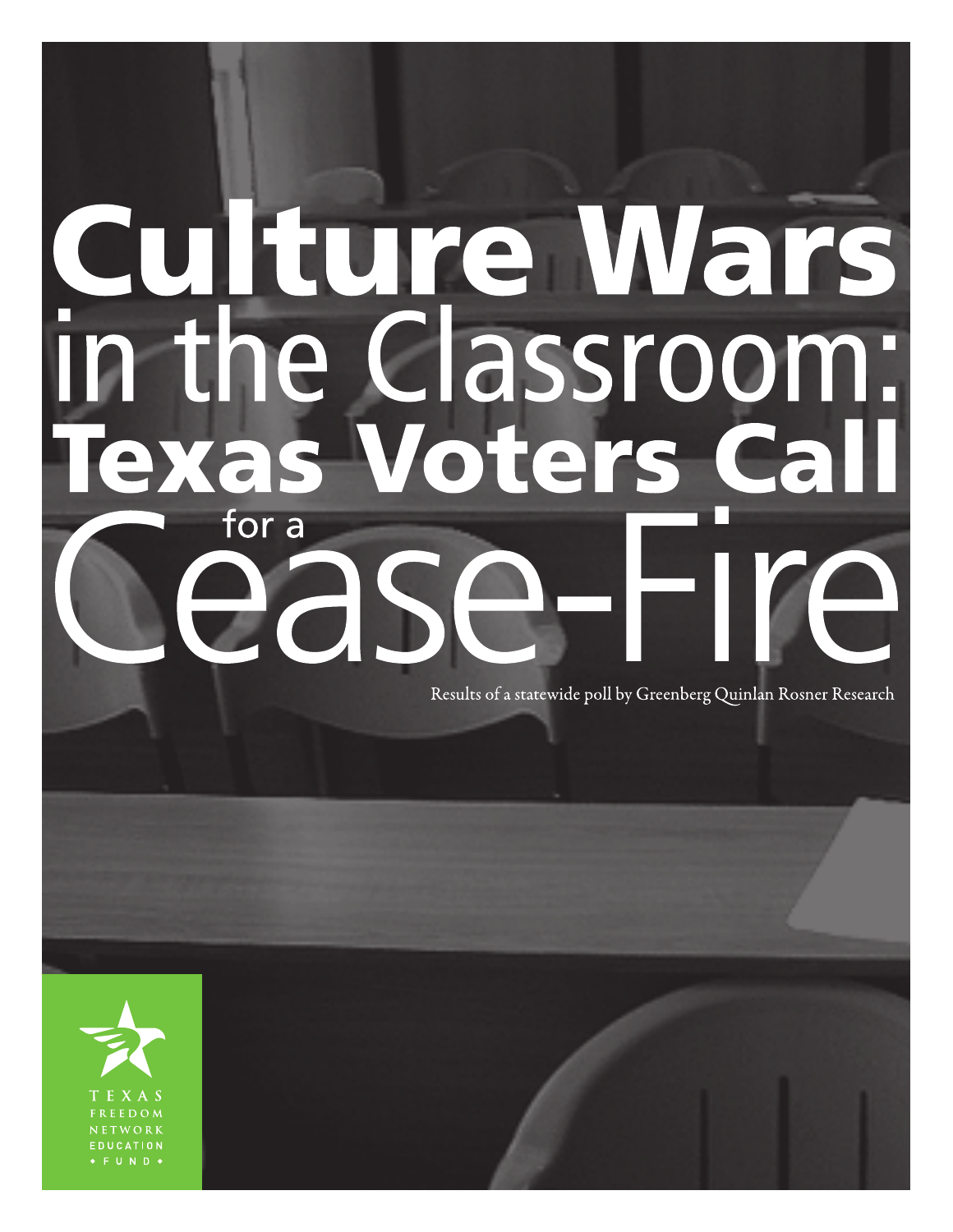# **Texas Freedom Network Education Fund Introduction**

For more than 15 years, the Texas Freedom Network Education Fund has been warning of the consequences of the damaging "culture wars" raging on the Texas State Board of Education. The contentious debate this spring over what will be taught in social studies classrooms – like previous disputes at the board over science, sex education and even math – has attracted national derision and turned Texas into an educational laughingstock.

These recent battles over science, sex education, and social studies, while serious, are really symptoms of the larger problem – Texas has allowed politicians with personal agendas to write our children's curriculum, rather than teachers and scholars.

We believe the future of education in our state stands at a crossroads.

Curriculum and textbooks are the building blocks of a quality education. Even the best teacher can be hamstrung by a flawed textbook. And increasingly, education is the key to success in a child's future – the best jobs now require at least a college degree, often more. It is more important than ever that we provide students with a rigorous education that gives them the best possible preparation for college and the jobs of tomorrow.

But despite the importance of these issues – and the high profile of these curriculum battles in Texas – there has been very little research into public opinion in this area. That is why we invested in a statewide poll of likely Texas voters earlier this spring. This report contains the results of that poll, the first-ever substantive look at where Texans stand on the heavily politicized State Board of Education and other issues that are part of the far-right agenda for education.

The information contained here is rich with important insights and practical advice for policy-makers, political candidates and activists alike. This data also provides guidance as lawmakers evaluate policy changes and persuasive messages that TFNEF and other advocates can use to build public support for critical reforms at the State Board of Education.

One thing is clear – people are fed up with state board members playing politics with curriculum and textbooks, and they are looking for a solution that ends the "culture wars" in our classrooms. If you are one of those people looking to refocus education in Texas on the basics of preparing our children for the 21st century, I invite you to join our *Just Educate* campaign at www.tfn.org/justeducate.

Kathy Miller President, Texas Freedom Network Education Fund July, 2010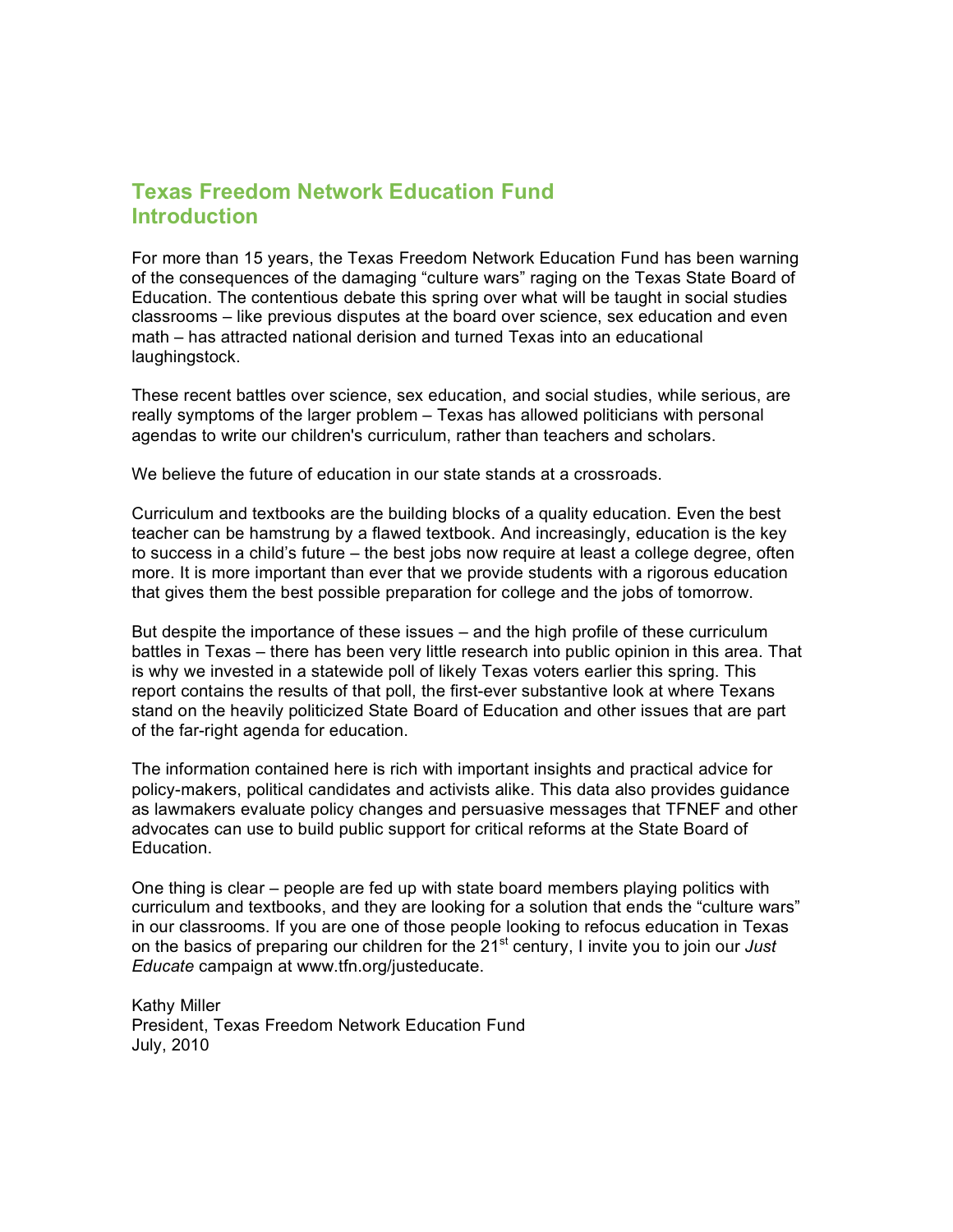# **GREENBERG QUINLAN ROSNER RESEARCH**

# July 13, 2010 Culture Wars in the Classroom Texas Voters Call for a Cease-Fire

# Table of Contents

| Overview and Key Findings                                                    | $\overline{2}$   |
|------------------------------------------------------------------------------|------------------|
| Separation of Church and State and Religion in Schools: Voters Favor Both    | $\overline{4}$   |
| Experts, Not Politicians, Should Set Curricula                               | $6 \overline{6}$ |
| Engaged Voters Strongly Oppose the State Board's Actions                     | $\overline{9}$   |
| Information Impacts Curriculum Debate                                        | 11               |
| Reasons Voters Oppose or Favor New Curriculum                                | 13               |
| Important Constituencies: Emerging Demographic Groups and Strange Bedfellows | 15               |
| Key Lessons on Messages and Framing                                          | 19               |
| Appendix: Methodology                                                        | 20               |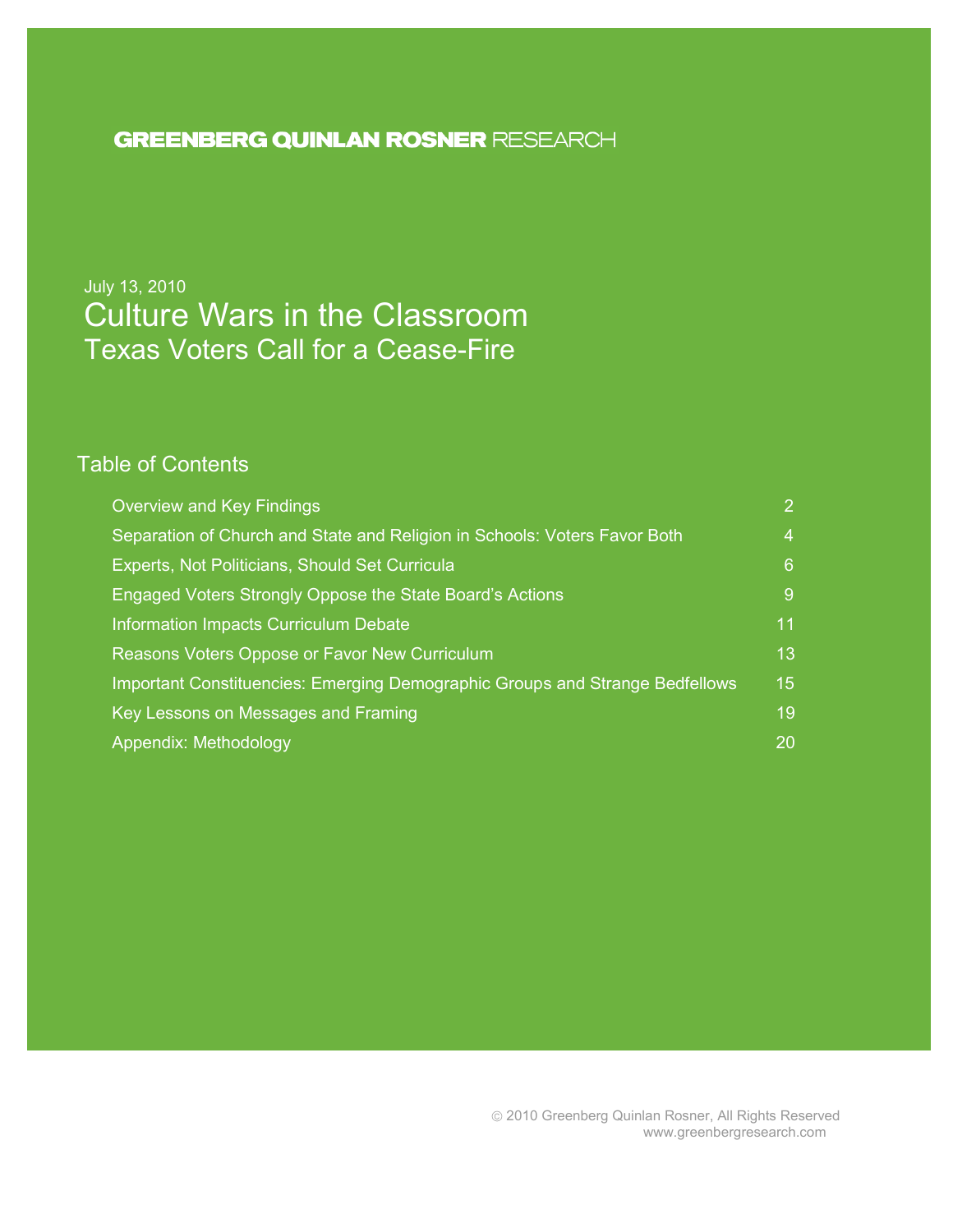#### **Overview and Key Findings**

While much has been written about the controversy surrounding curriculum changes in Texas public schools, until now we could say very little about where Texas voters actually stand on these issues. New data contained in this report, however, should help provide some clarity to the ongoing debate. Broadly, we can draw some basic, but revealing conclusions from this new data. Texans believe that teachers and experts should set curriculum standards, and they place a high value on a quality education. They dislike the notion that a small group of politicians can project their own personal values and beliefs onto the public school curriculum over the recommendations of teachers and scholars. Moreover, voters oppose the curriculum changes made by the Texas State Board of Education (SBOE), once they have heard a description of the process.

Opposition to politicizing the development of public school curricula is both broad and deep, crossing political, ideological, and geographic lines. Parents of school-age children and even voters who want to see more religious influence in public schools strongly oppose allowing an elected state board to trump the recommendations of teachers and scholars.

Texas voters—regardless of political affiliation or ideological views—agree that politics has no place in developing public school curricula. Voters show strong support for ensuring that teachers and scholars can determine curriculum standards for public schools that provide a high quality education and prepares students for the future, without interference from partisan state board members.

#### Key Findings

- **Texas voters believe the public school curriculum should be set by teachers and scholars, not politicians.** Nearly three-quarters of Texas voters say that teachers and academic scholars should be responsible for writing curriculum standards and textbook requirements for Texas' public schools. Only 19 percent prefer that an elected state board make curriculum decisions.
- **Because they are not following this issue closely, a plurality of voters are undecided about whether they support or oppose the new curriculum standards.** There is great fluidity in this debate, depending on how closely voters are following the issue.
- **Voters who are closely following the curriculum process are more likely to oppose the standards than those following the proceedings less closely or not at all.** Opposition is driven more by resistance to the politicization of education than by an objection to religious influence in public schools.
- **Despite the fact that a majority of Texas voters believe that separation of church and state is a key principle of the Constitution, nearly half of voters think religion should play a** *larger* **role in schools.** In fact, the leading reason for supporting the SBOE efforts is that "religion should be part of school."
- **After hearing a description of the curriculum adoption process, a strong majority of Texans oppose the curriculum changes.** Fifty-seven percent of voters oppose the SBOE's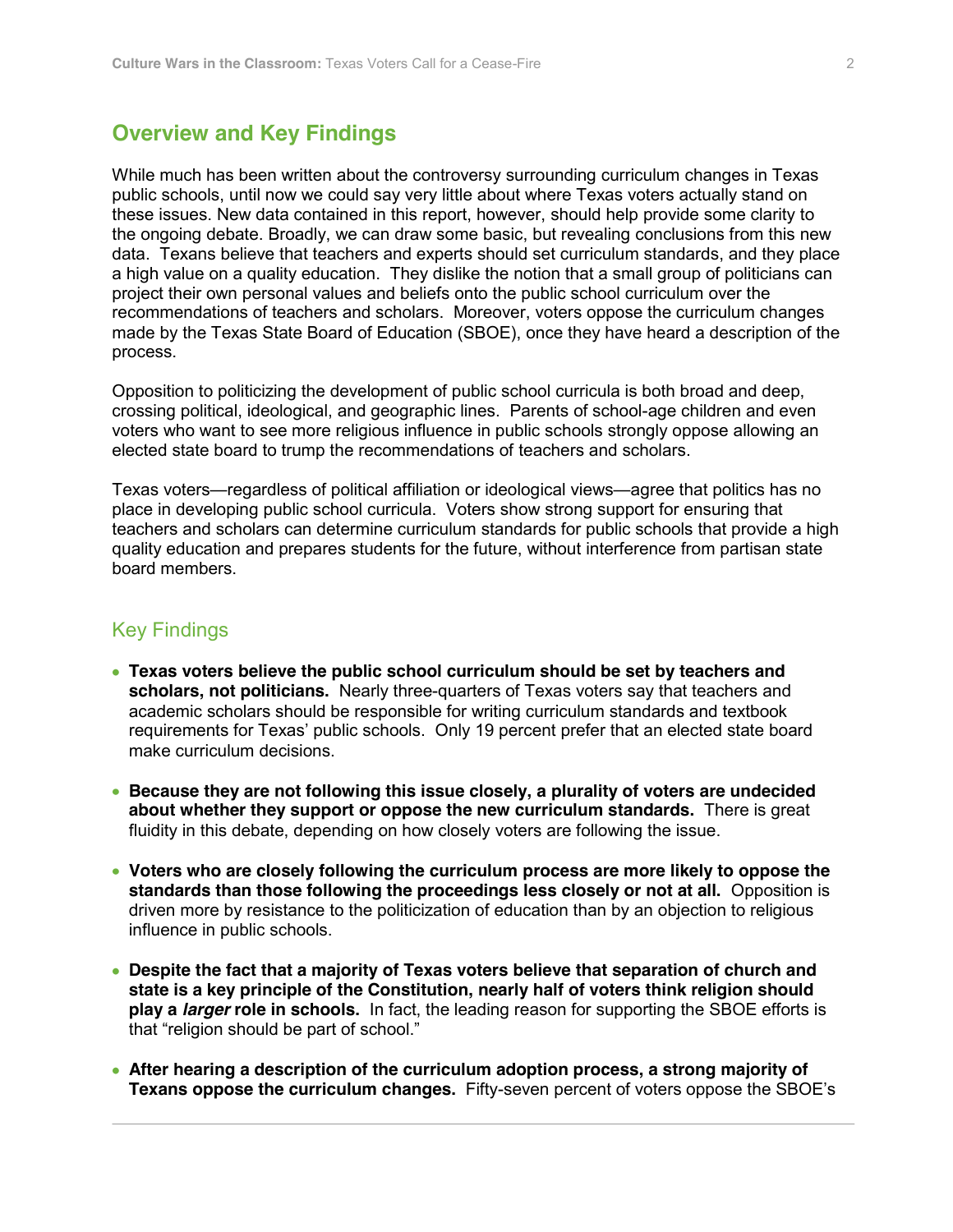actions after hearing information about the changes being made to the initial recommendations, while just 29 percent support the revisions. Opponents include some "unlikely bedfellows," such as moderate Republicans, college-educated men, Independent women, cobbled together with liberals, Democrats, and more secular voters.

**Opposition is focused on a politicized process that leaves out core concepts and puts a quality education for Texas students at risk.** Voters strongly object to the SBOE making the curriculum "too political" and trying to promote "their own political agenda." They believe that experts—not politicians—should be responsible for setting school curricula, and also point to the risk that this new curriculum could pose to high-quality education and academic/career readiness.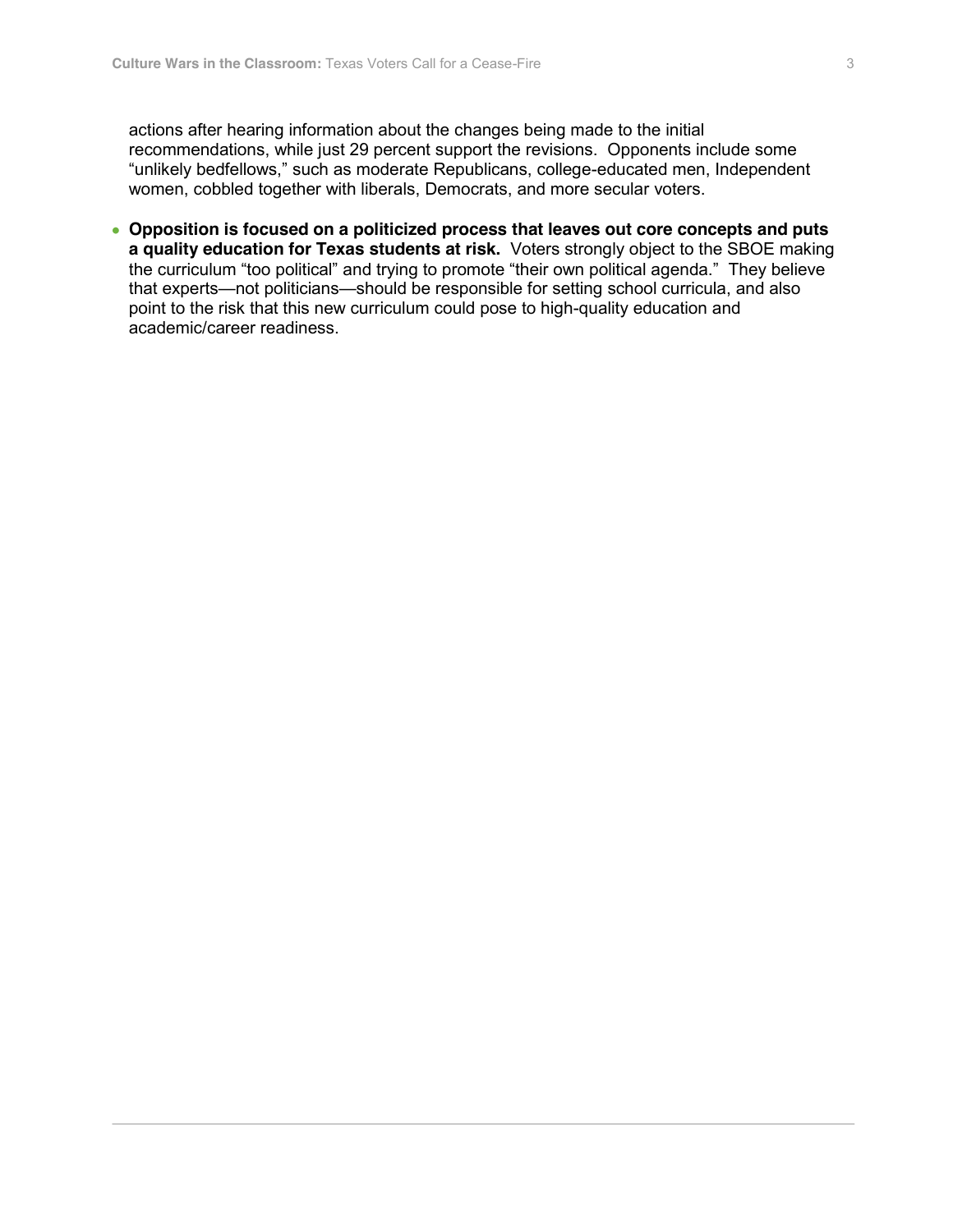# **Separation of Church and State and Religion in Schools: Voters Favor Both**

Texas voters come to this debate conflicted to some degree between the concept and practice of religious influence in schools. The majority of Texas voters believe that separation of church and state is a key principle of the Constitution. Sixty-eight percent of likely voters agree that it is a core principle, including 51 percent who strongly agree. Only one-quarter of voters (26 percent) disagree that the separation of church and state is a key principle of the Constitution. Consensus about the First Amendment extends across party lines. Nearly 6-in-10 Republicans (59 percent) believe in the importance of this principle, as well as 76 percent of Democrats and 74 percent of political independents.

While voters believe in the separation of church and state, other data in this survey make plain that this does not mean that Texans want to see religion eradicated from public schools. On the contrary, nearly half of voters think religion should play a *larger* role in schools, and another quarter of voters believe religion has the proper influence now. Some support teaching "traditional" values in schools in order to provide children with sound morals as they enter society. Others believe that schools should teach multiple perspectives—including religious perspectives—to impart critical thinking skills and let children determine their own beliefs.

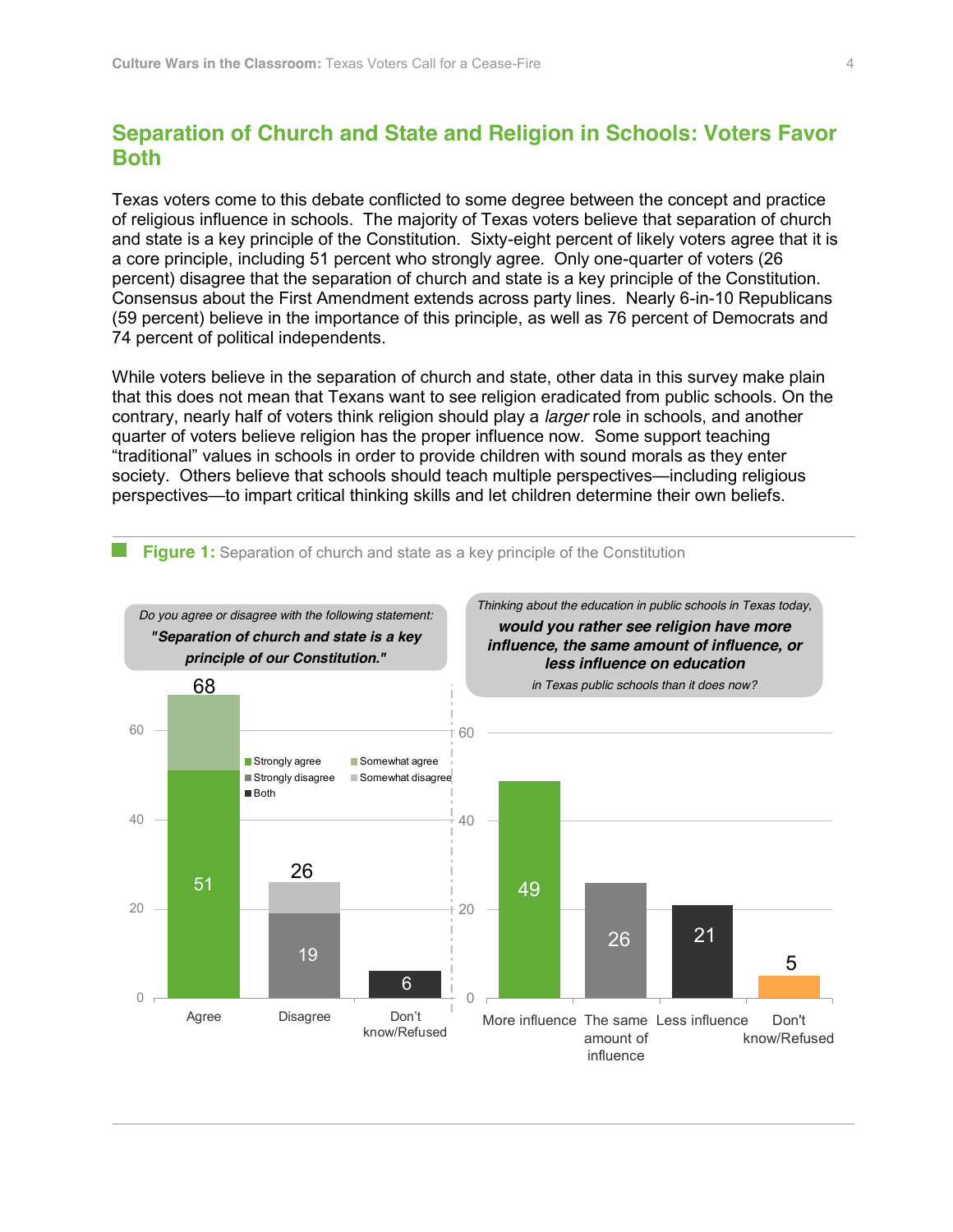Importantly, and contrary to conventional wisdom, teaching these "values" in schools is not inconsistent with support for comprehensive sex education—including access to information about condoms (80 percent support)—or protecting the gay and lesbian students from bullying in schools (88 percent). Even 55 percent oppose using public taxpayer dollars to allow students to attend parochial and religious schools. Notably, people who believe that religion should have more influence in schools still support anti-bullying (85 percent) and sex education (71 percent) in public schools.

#### $\Box$ **Figure 2:** Religion and policy

| Now I am going to describe several issues. Please tell me whether you<br>support or oppose each one.                                                                                        | <b>Support</b> | <b>Oppose</b> |
|---------------------------------------------------------------------------------------------------------------------------------------------------------------------------------------------|----------------|---------------|
| Requiring public schools to protect all children from bullying, harassment,<br>and discrimination in school, including the children of gay and lesbian<br>parents or teenagers who are gay. | 88             | 9             |
| Teaching about contraception, such as condoms and other birth control,<br>along with abstinence, in high school sex-education classes.                                                      | 80             | 19            |
| Using public tax-payer money to fund vouchers to allow some students to<br>attend private schools, including parochial and religious schools.                                               | 42             | 55            |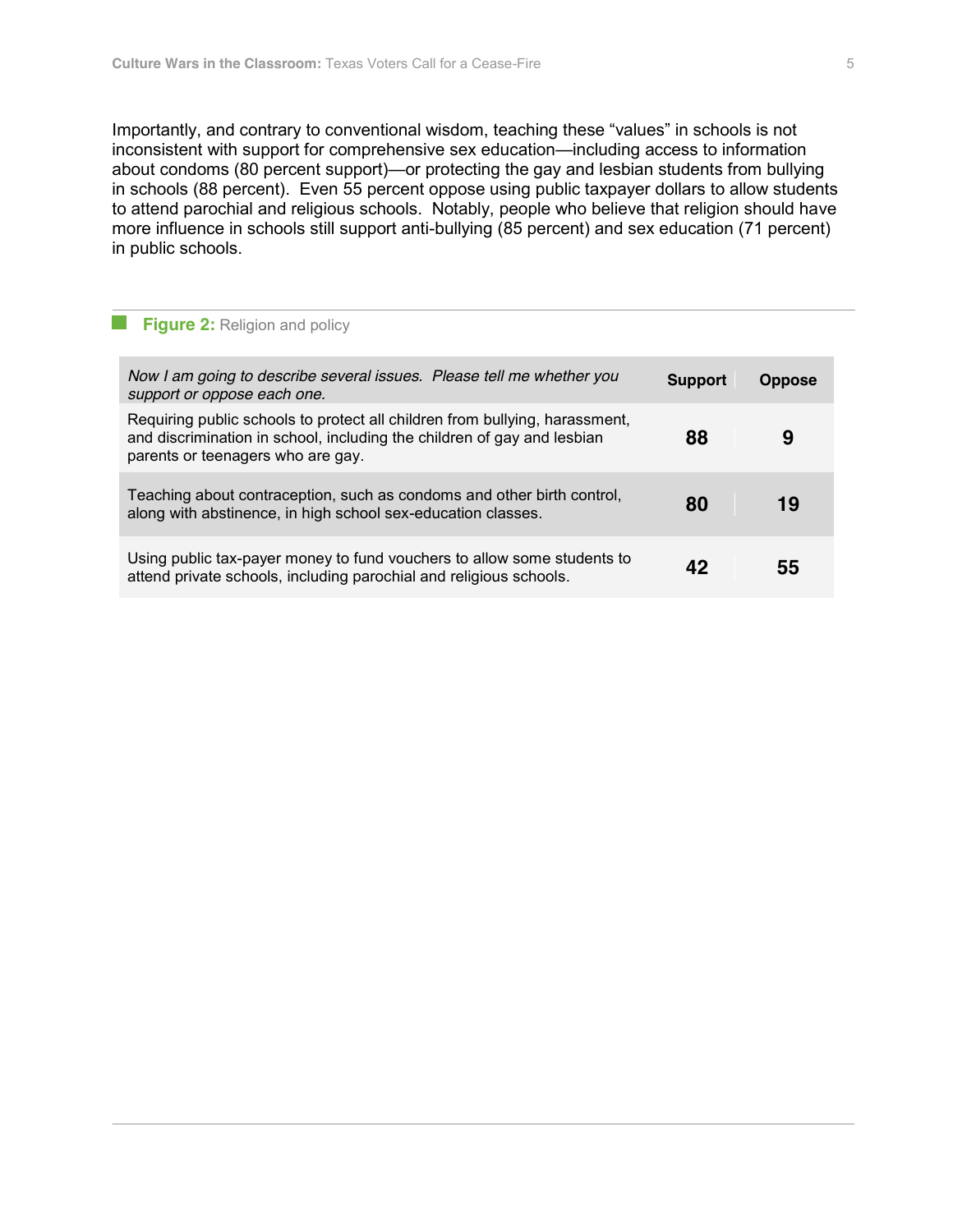#### **Experts, Not Politicians, Should Set Curricula**

Texas voters believe that teachers and scholars should be responsible for making decisions about curricula in order to achieve the high-quality education public schools need to prepare students for future academic pursuits and careers.

Nearly three-quarters of Texas voters (72 percent) say that teachers and academic scholars should be responsible for writing curriculum standards and textbook requirements for Texas' public schools. Only 19 percent prefer that an elected state board make curriculum decisions.



Support for teachers and experts making curriculum decisions is broad and extends across party lines. Democrats overwhelmingly prefer that teachers and experts determine the curriculum (84 percent), but support is also high among self-identified Republicans (63 percent) and political independents (76 percent).

This bipartisan support is also evident among voters who plan to vote for Republican state legislators this year. Currently, Republican candidates hold a significant edge: overall, 54 percent of voters say they will vote for the Republican candidate for state legislator in November, compared to 34 percent who say they will vote for the Democrat. And even among those voters who say they will vote Republican, 63 percent believe that teachers and academic experts should set curricula, compared to just 25 percent who prefer an elected state board.

Voters who want to see more religious influence in schools, among the most conservative blocs of the electorate, also believe teachers and experts are best-suited to be writing curriculum standards. Almost two-thirds of voters (63 percent) who want more religious influence in schools think teachers should set curricula—not an elected school board (25 percent).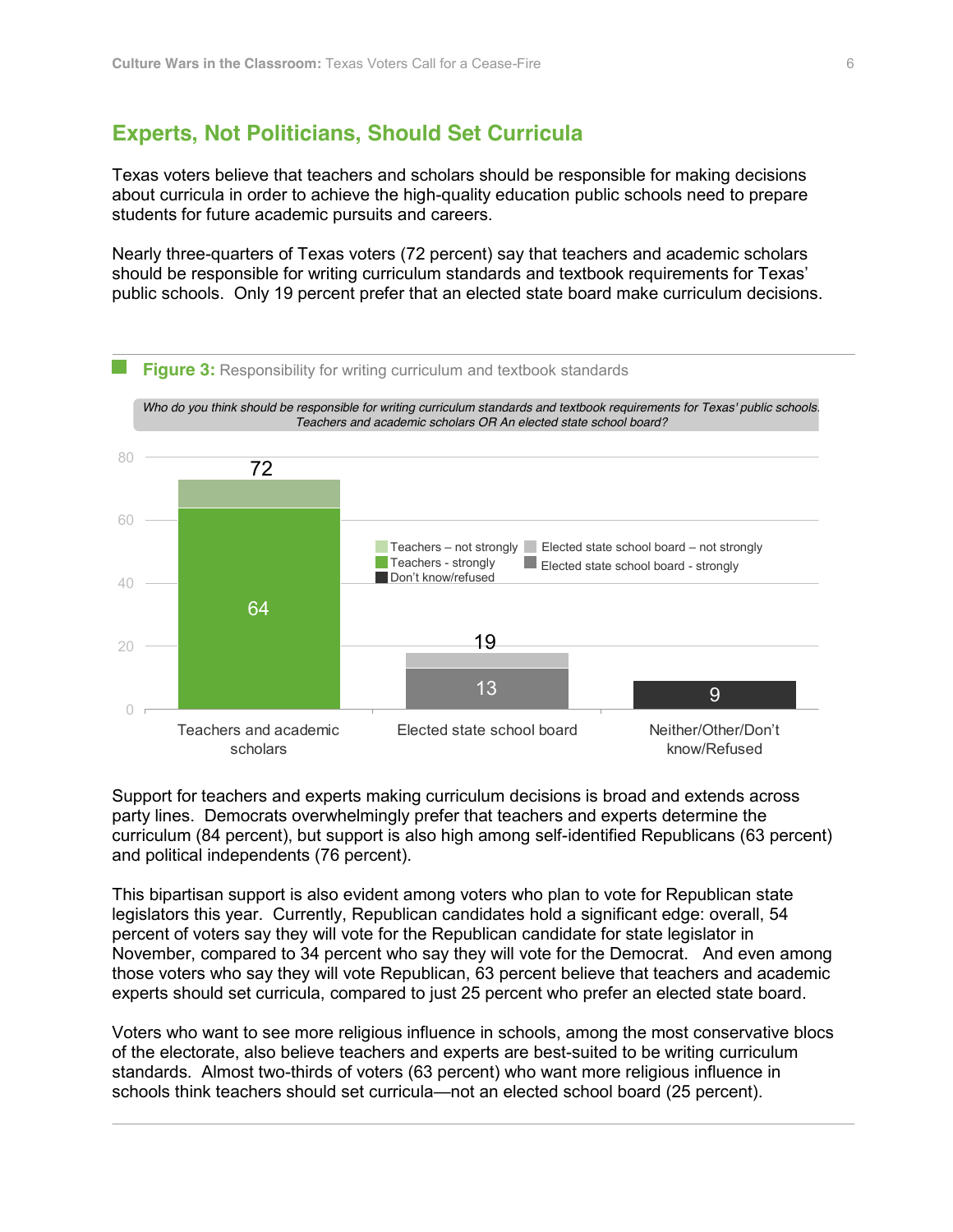$\Box$ 

**Figure 4:** Support for teachers and scholars setting curricula among those who desire more religious influence in schools



Moreover, the voters who are among the most engaged in schools—parents—also overwhelmingly prefer that experts handle curricula instead of an elected state board. Only 15 percent of parents believe an elected state board should be responsible for writing curriculum standards. Overall, 78 percent of parents prefer that teachers and scholars make curriculum decisions, and 69 percent feel that way strongly.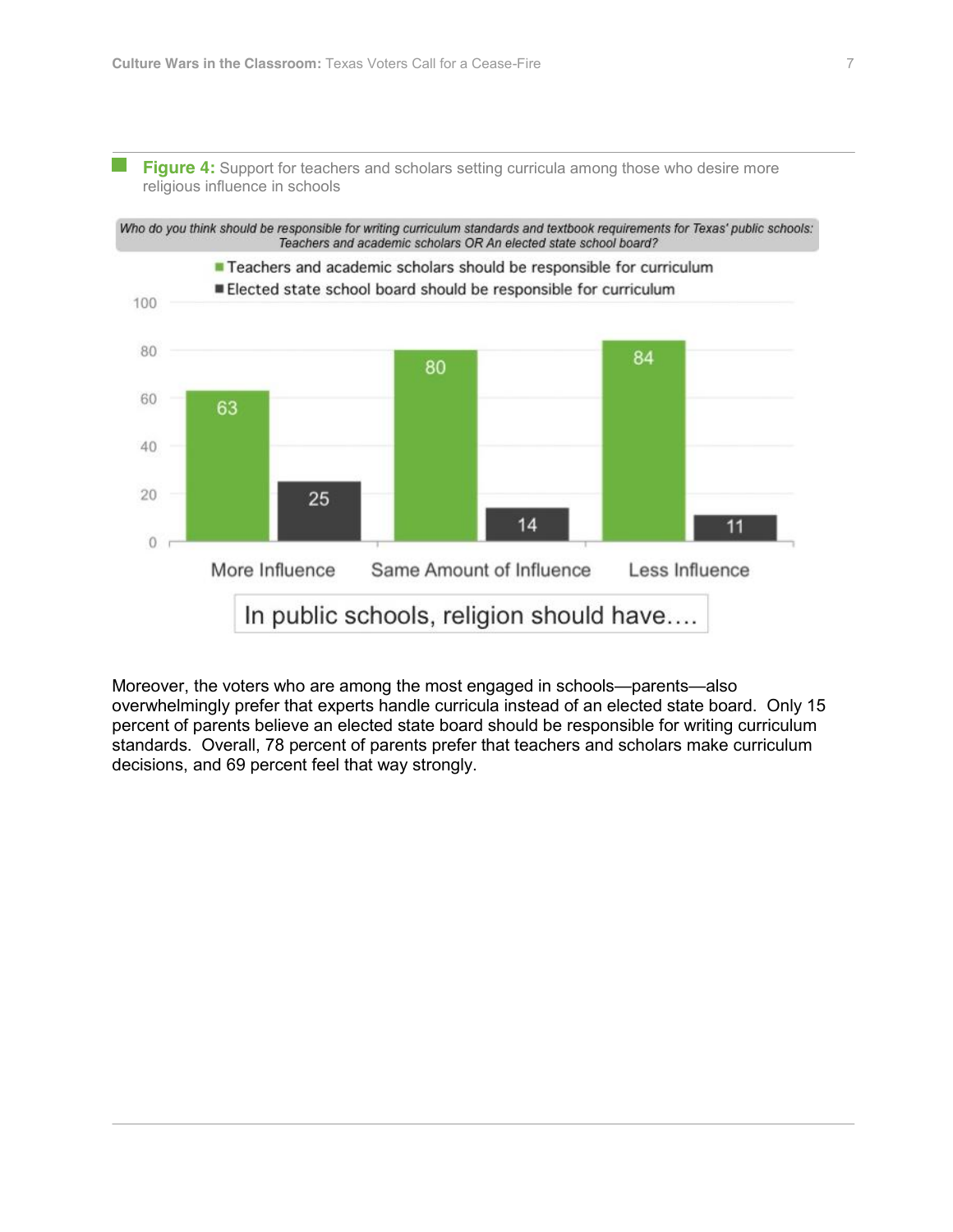$\mathcal{L}_{\mathcal{A}}$ 

|                                              | <b>Democrats</b> | Independents Republicans Parents |    |    | Pub. School<br><b>Parents</b> |
|----------------------------------------------|------------------|----------------------------------|----|----|-------------------------------|
| Teachers/Academic scholars - Strongly        | 76               | 68                               | 53 | 69 | 68                            |
| Teachers/Academic scholars - Not so strongly | 8                | 8                                | 10 | 9  | 9                             |
| Elected state school board - Not so strongly | 2                | 6                                | 7  | 5  | $\overline{4}$                |
| Elected state school board - Strongly        | 9                | 12                               | 17 | 11 | 11                            |
| Neither/Don't know/Refused                   | 4                | 6                                | 14 | 6  | 8                             |
| Teachers/Academic scholars - Total           | 84               | 76                               | 63 | 78 | 77                            |
| Elected state school board - Total           | 11               | 18                               | 24 | 15 | 15                            |

**Figure 5:** Responsibility for curriculum and textbook standards by party ID and parents

*Who do you think should be responsible for writing curriculum standards and textbook requirements for Texas' public schools: Teachers and academic scholars OR An elected state school board?*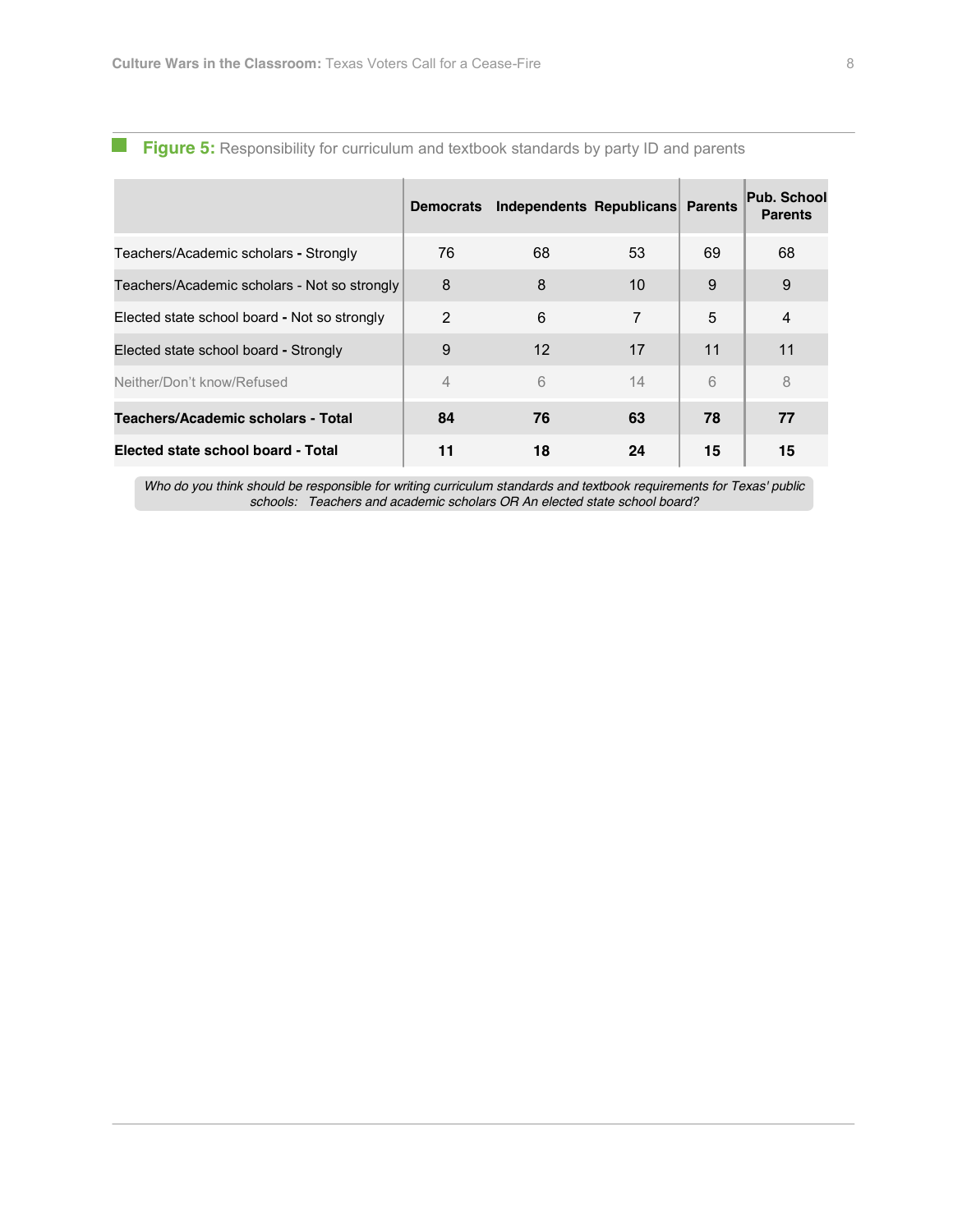# **Engaged Voters Strongly Oppose the State Board's Actions**

Among Texas voters who are paying "very close" attention to the debate over the state board's actions, opposition to the SBOE's new curriculum requirements reaches 64 percent. Among voters who are paying "somewhat close" attention, a plurality of 43 percent oppose the new curriculum requirements. These voters are much more likely to oppose the curriculum than voters who indicate that they are not following the process closely (16 percent oppose).



However, few voters are paying close attention to the work of the state board at this point. Although opposition to the revisions is considerable among voters who are closely following the process, that group constitutes only 10 percent of Texas voters. Forty-five percent of voters are following the proceedings "not too closely" or "not at all."

Interest in this issue seems mostly flat across the electorate; we see a modest rise among older voters relative to younger voters, though this would likely be true of any other political issue as well. Interest drops slightly among Republicans and does not change among parents, including public school parents. Among liberal Protestants and un-labeled Protestants (i.e. those who designate themselves as "other" and those who don't know their designation), interest jumps appreciably.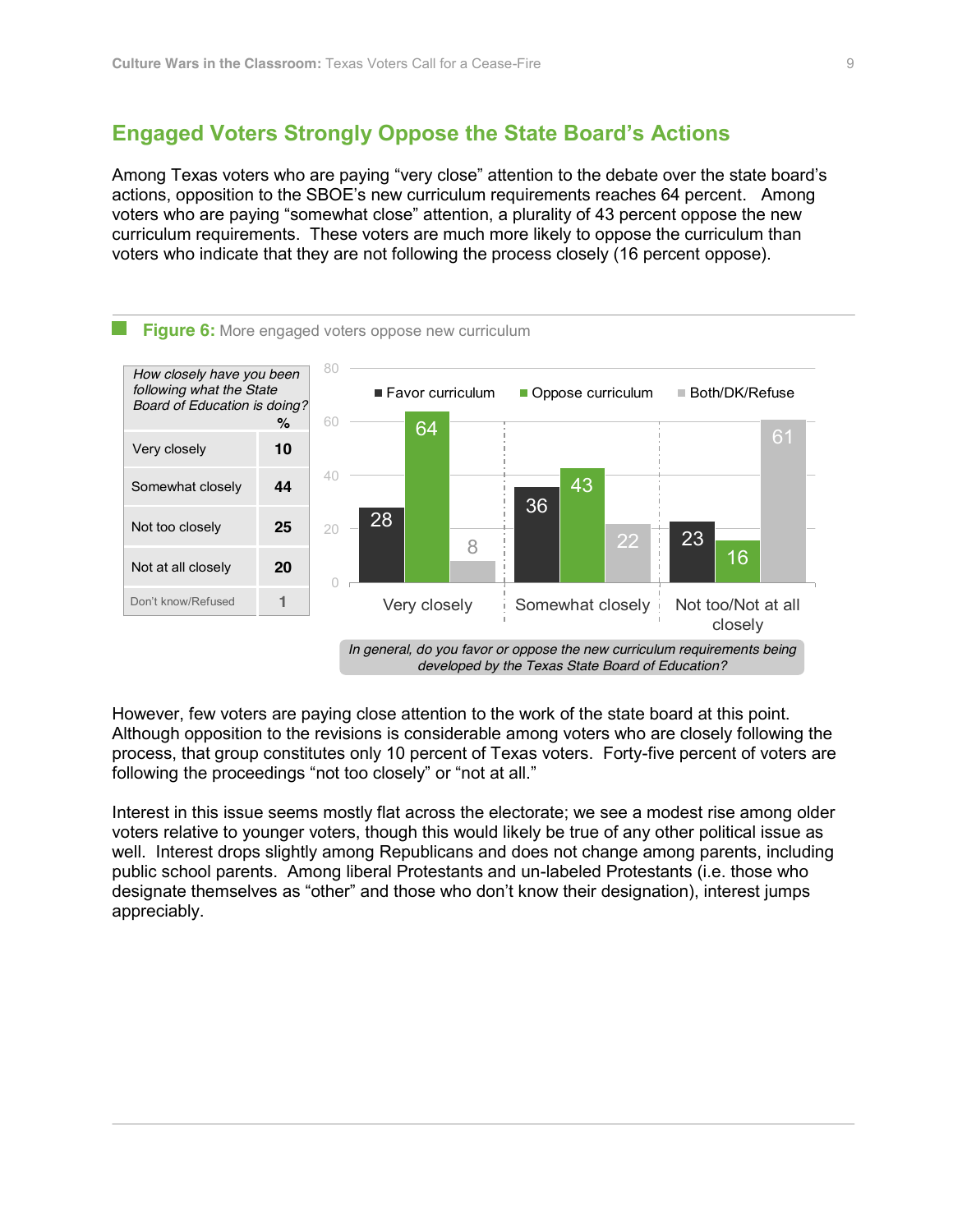- 
- **Figure 7:** Engagement in SBOE process among all voters and subgroups

| How closely have you been<br>following what the SBOE is<br>doing? | <b>Total</b> | Liberal<br><b>Protestants</b> | Over age<br>64 | Children in<br>public school | <b>Parents</b> |
|-------------------------------------------------------------------|--------------|-------------------------------|----------------|------------------------------|----------------|
| <b>Very Closely</b>                                               | 10           | 22                            | 11             | 11                           | 9              |
| Somewhat closely                                                  | 44           | 41                            | 48             | 40                           | 40             |
| Not too closely                                                   | 25           | 17                            | 21             | 28                           | 27             |
| Not at all closely                                                | 20           | 20                            | 18             | 20                           | 24             |
| Don't know/Refused                                                | 1            | $\bigcirc$                    | 1              | $\Omega$                     | $\Omega$       |
| <b>Total Closely</b>                                              | 54           | 62                            | 59             | 51                           | 49             |
| Not too/not at all                                                | 45           | 38                            | 39             | 48                           | 51             |

Given the relative lack of attention to the work of the state board, it is not surprising that views are undeveloped overall. Among all voters, support for the SBOE's curriculum revisions is nearly evenly split, with 32 percent opposed and 29 percent in favor. A plurality, 35 percent, are unsure about the new standards.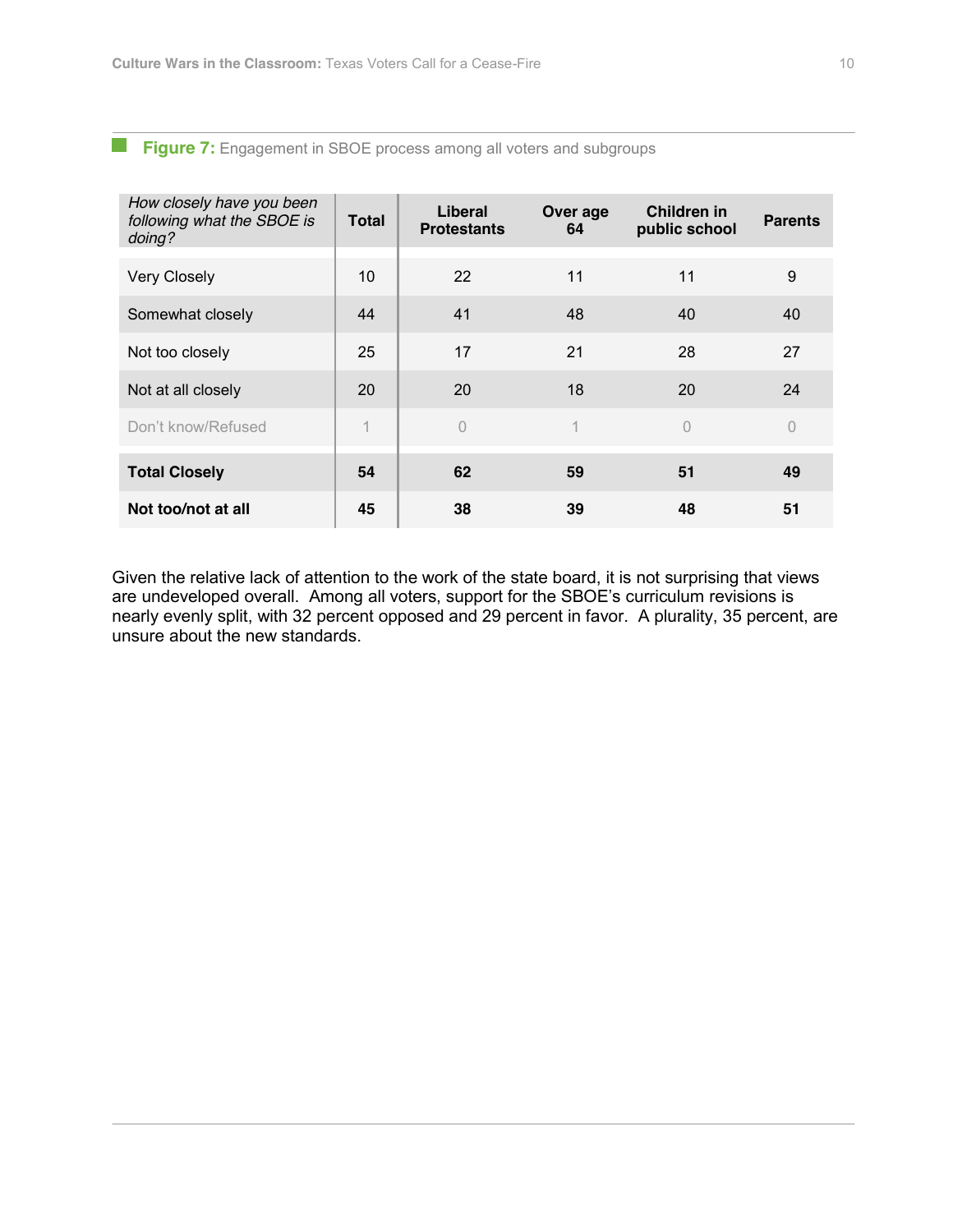# **Information Impacts Curriculum Debate**

Giving voters more information about the SBOE's curriculum standards shifts this debate strongly towards opposition to the new curriculum standards. Upon hearing a brief description of the SBOE's process for revising the curriculum, most "undecided" voters and some initiallysupportive voters shift to opposing the new curriculum standards. While this description uses neutral language, it highlights the fact that the SBOE is changing a document created by teachers and experts, adding topics that promote particular religious and political views, and removing commonly-accepted teachings from the standards.

#### **Description of SBOE Curriculum Revision Process:**

*Every ten years, the Texas State Board of Education oversees a review of curriculum requirements for the state's public schools. Teachers, scholars, and curriculum experts make initial recommendations, and then the elected Board members revise the curriculum. This year, the majority on the Board has made more than 300 changes to the 120-page document of initial recommendations. Many of these changes include adding topics to the curriculum that promote religious views and conservative political opinions. For example, the revisions include removing commonly-accepted language, facts, and descriptions from social studies and science requirements because some members of the Board hold conflicting political or religious perspectives.*

Before hearing the description, 32 percent of voters oppose the new curriculum requirements and 29 percent support them, with a plurality saying they don't know how they feel about the changes. After hearing the description above, Texas voters oppose the changes by a convincing 57 to 29 percent margin (14 percent "don't know"), a 24-point net shift toward opposing the SBOE's new requirements.

Learning about the state board's revisions increases opposition across partisan, racial, and religious lines. Among voters most likely to oppose the state board's actions initially, strong majorities oppose the actions after hearing information. Opposition also grows dramatically among base voters, including Democrats and liberals, and voters in the middle of the electorate, including independents, Catholics, and older white voters.

Most striking is that, even among the most conservative blocs of the electorate, voters split evenly or tilt slightly toward opposition of the state board's revisions to the public school curriculum after hearing this information.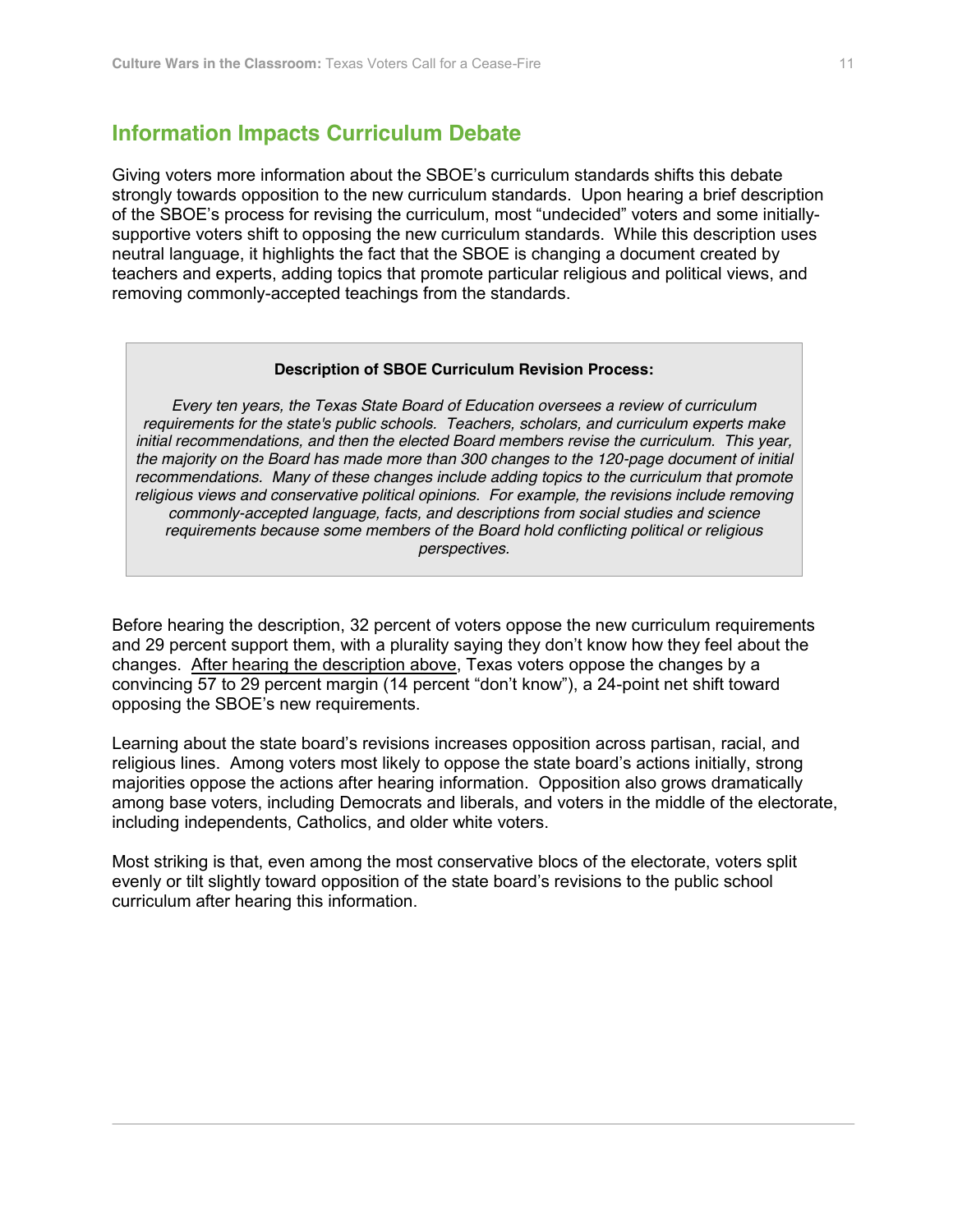### **Figure 8: Opinions on Curriculum** Changes, Pre- and Post-Information

|                            | <b>Initial stance on SBOE</b><br>revisions |                 | <b>Stance after description</b><br>of SBOE revisions |                 |
|----------------------------|--------------------------------------------|-----------------|------------------------------------------------------|-----------------|
|                            | Total<br>Total                             |                 | Total                                                | Total           |
|                            | Oppose<br>(% )                             | Support<br>(% ) | Oppose<br>(% )                                       | Support<br>(% ) |
| Total:                     | 32                                         | 29              | 57                                                   | 29              |
| <b>Base Opposition:</b>    |                                            |                 |                                                      |                 |
| Democrats                  | 44                                         | 28              | 71                                                   | 20              |
| <b>Protestant Liberals</b> | 42                                         | 21              | 78                                                   | 18              |
| White voters ages 18-29    | 40                                         | 49              | 64                                                   | 34              |
| <b>Swing Audiences:</b>    |                                            |                 |                                                      |                 |
| Independents               | 40                                         | 21              | 63                                                   | 22              |
| Catholics                  | 29                                         | 36              | 48                                                   | 35              |
| Non-college women          | 33                                         | 28              | 62                                                   | 27              |
| Hispanic men               | 41                                         | 29              | 62                                                   | 34              |
| White voters ages 50+      | 30                                         | 24              | 54                                                   | 28              |
| <b>Right Divided:</b>      |                                            |                 |                                                      |                 |
| Republicans                | 21                                         | 35              | 43                                                   | 39              |
| Conservatives              | 23                                         | 34              | 41                                                   | 40              |
| <b>Fundamentalists</b>     | 26                                         | 26              | 46                                                   | 36              |
| Evangelicals               | 16                                         | 39              | 43                                                   | 46              |
| Observant <sup>1</sup>     | 26                                         | 33              | 47                                                   | 37              |
| Hispanic observant         | 30                                         | 32              | 42                                                   | 45              |

 $1$  This includes any respondent who indicates that he or she attends religious services at least once a week.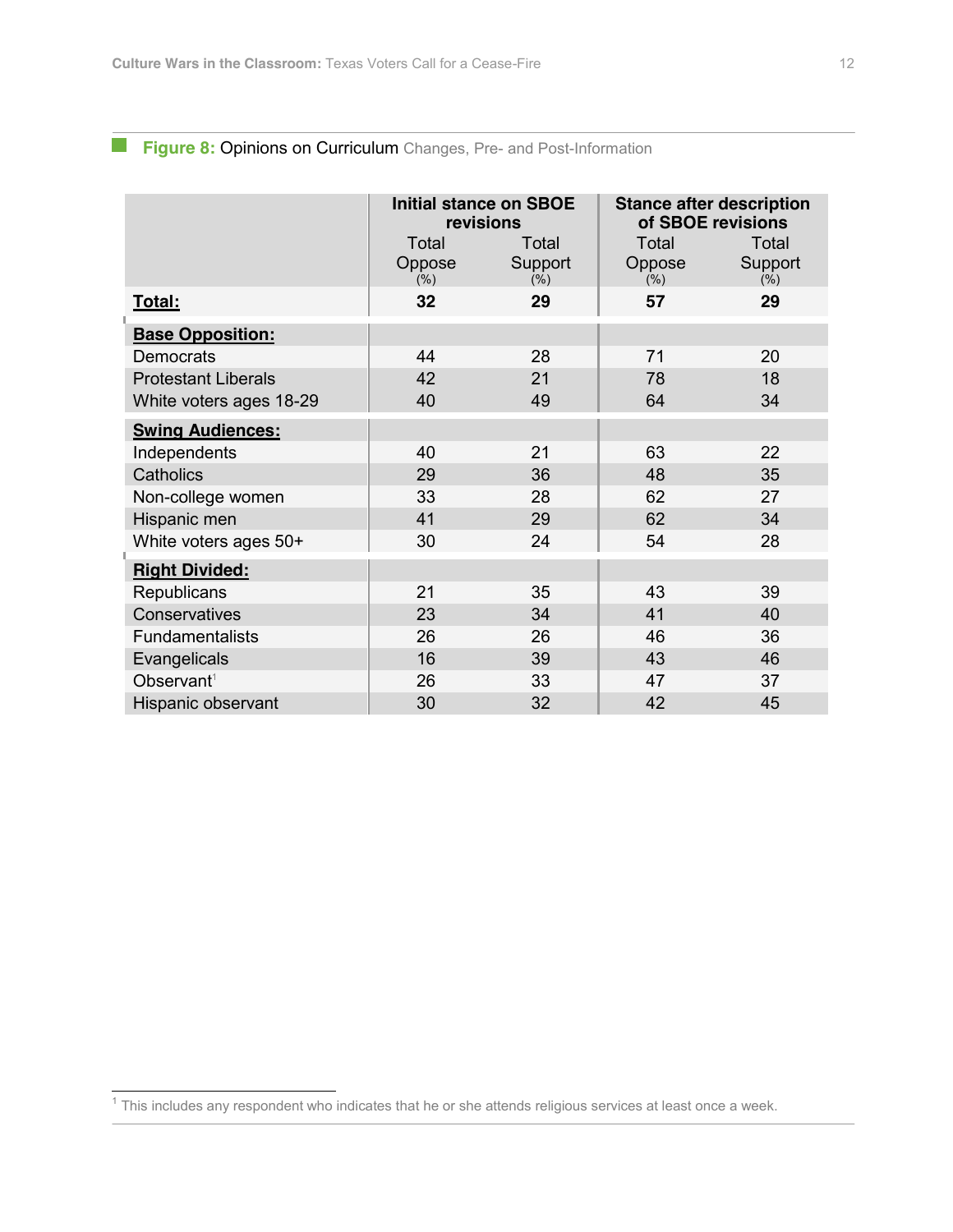#### **Reasons Voters Oppose or Favor New Curriculum**

Most voters—especially those who support the curriculum revisions—believe that religion has some role to play in schools, even when they also value the principle of separation of church and state. But they are more divided about the limits of religious influence and the specific policy and curriculum decisions it should impact. In the case of the SBOE's revision process, opponents of the revisions worry that personal political agendas have hijacked the curriculum process, while supporters of the revisions are more singularly focused on increased religious influence in schools.

Opponents of the revisions to the curriculum note that the revisions are based on personal opinions (21 percent) and are too political or conservative (13 percent), while 12 percent bemoan the lack of experts involved in the process or that the SBOE board members are not qualified. Another 16 percent are concerned about the distortion of history. A smaller number oppose the changes because they believe that religion should not play a role (or should be a limited influence) in public schools. These voters oppose any religious content (11 percent) and are concerned about the violation of the separation of church and state (6 percent). Additionally, 3 percent say that teachings should include all religions and not be limited to a specific faith.

Supporters of the new curriculum, on the other hand, are largely convinced of the need for more religious values in a child's education-27 percent name religious views as the reason for supporting the changes, including 17 percent who specifically say that religion should be part of school. Another 12 percent say they want to bring back balance in education, to correct a liberal bias. Another 10 percent want to restore moral or traditional values.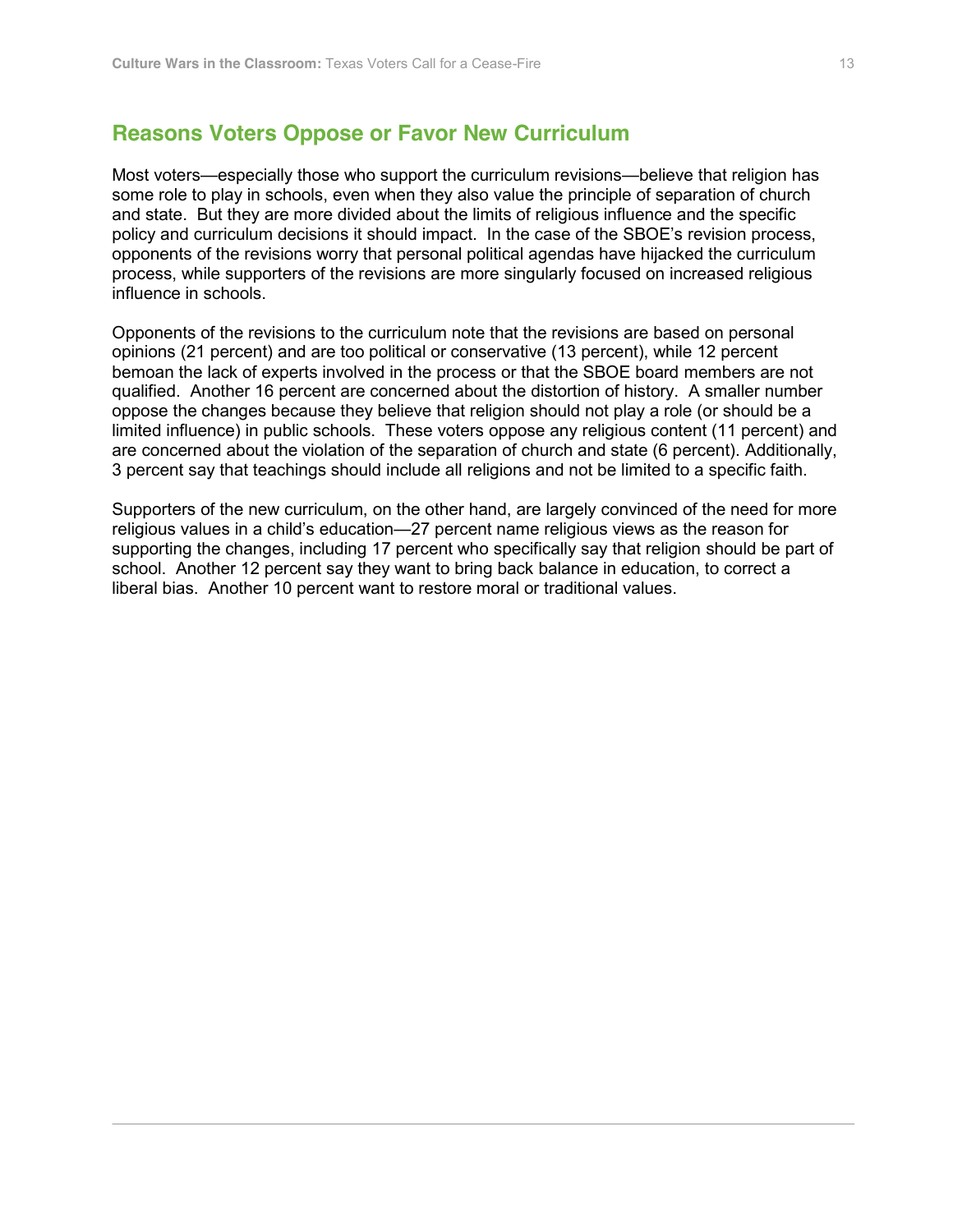#### **Figure 9:** Reasons voters favor and oppose new curriculum

*Please describe why you FAVOR the new curriculum requirements being developed by the Texas State Board of Education?*

 $\mathcal{C}_{\mathcal{A}}$ 

| (percent mentioning)                                                   | $\%^*$         |  |  |  |
|------------------------------------------------------------------------|----------------|--|--|--|
| <b>Religious Views</b>                                                 |                |  |  |  |
| Religion should be part of school                                      | 17             |  |  |  |
| Country founded on Christian/Religious Beliefs                         | 8              |  |  |  |
| Right to practice religion                                             | 3              |  |  |  |
| Country would be better off/no religion reason<br>for so many problems | $\overline{2}$ |  |  |  |
| <b>Conservative Views</b>                                              | 20             |  |  |  |
| Keep from going too far left/Liberal Bias in<br>public schools         | 12             |  |  |  |
| Restoring balance/back to traditions                                   | 6              |  |  |  |
| Should teach morals/morals are important                               | 4              |  |  |  |
| Change is needed                                                       | 13             |  |  |  |
| Curriculum needs updating                                              | 7              |  |  |  |
| <b>Teach both sides</b>                                                | 6              |  |  |  |
| In the best interest of the kids                                       | 6              |  |  |  |
| <b>Elected Board</b>                                                   | 5              |  |  |  |
| Need more info                                                         | 3              |  |  |  |
| Not in favor                                                           | 4              |  |  |  |
| Don't know                                                             | 11             |  |  |  |
| Other                                                                  | 12             |  |  |  |

*Please describe why you OPPOSE the new curriculum requirements being developed by the Texas State Board of Education?*

| (percent mentioning)                                        | $\%^*$ |  |  |  |
|-------------------------------------------------------------|--------|--|--|--|
| <b>Based on Personal Opinions</b>                           |        |  |  |  |
| <b>Limit Religion in School</b>                             | 17     |  |  |  |
| Oppose religious content/<br>Should not be taught in school | 11     |  |  |  |
| Violates separation of church and state                     | 6      |  |  |  |
| <b>Distortion of History</b>                                | 16     |  |  |  |
| <b>Too Political/Too Conservative</b>                       | 13     |  |  |  |
| <b>Not Academics/Not Qualified</b>                          | 12     |  |  |  |
| <b>Forcing Views on Kids</b>                                | 8      |  |  |  |
| Works well the way it is                                    | 6      |  |  |  |
| Should Cover all religions, not one                         | 3      |  |  |  |
| Don't know/refused                                          | 5      |  |  |  |
| Do not oppose/favor it                                      | 4      |  |  |  |
| Other                                                       | 10     |  |  |  |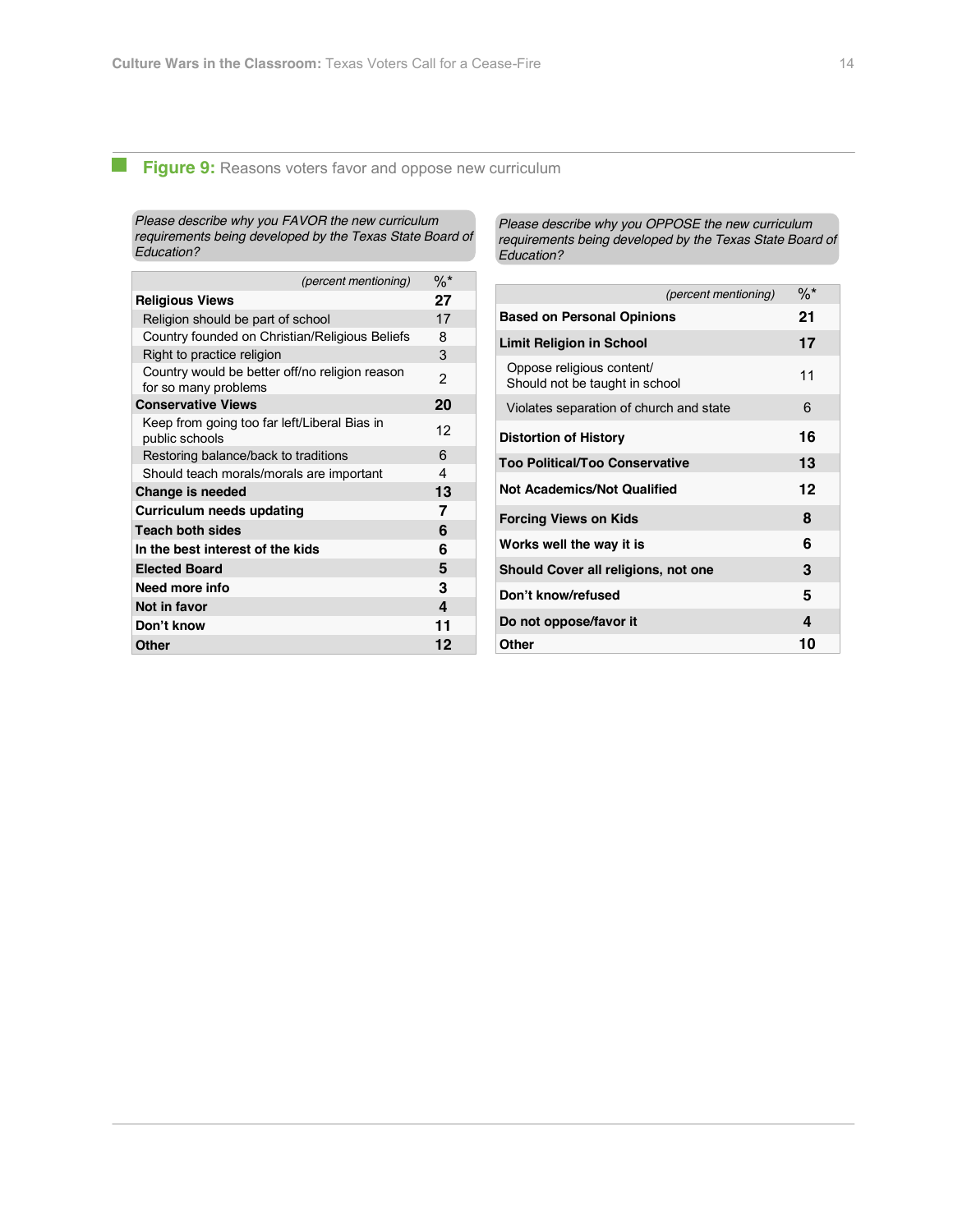# **Important Constituencies: Emerging Demographic Groups and Strange Bedfellows**

Demographic trends and changes in Texas have the potential to shape the political environment in the state. Several growing blocs of voters—each of whom tend to be rooted in different places on the ideological and political spectrums—have the opportunity to have a considerable impact on the direction of the debate about how best to develop curriculum and textbooks. These include:

- **Voters living in suburban and exurban counties.** Texas has some of the fastest growing suburban counties in the nation,<sup>2</sup> which tend to be more politically conservative than urban areas as well as the state overall. However, while these voters are more conservative, they are relatively similar to the rest of the state in their attitudes about the about the influence of politics on public school curriculum standards.
- **Youth Voters.** Voters between the ages of 18-29 tend to be more ideologically progressive and serve as a counter-weight to the more conservative blocs of the electorate. These voters are less religious generally and, while less likely to be aware of the SBOE debate, are more likely to oppose the Board's actions throughout the survey.
- **Hispanic voters.** The number of Hispanic voters in the state continues to climb, and these voters emerge as a key swing group. Initially, Hispanic voters oppose the SBOE's actions at the same levels as other Texans, and opposition grows strongly after hearing more information about the changes.
- **Unlikely Bedfellows.** The debate about who should determine curricula splits even the most dedicated conservative voting blocs. But some groups of voters who are typically conservative-leaning are even more divided over this issue than would be expected. These are the "Unlikely Bedfellows" of the debate because—on issues involving the curriculum—they espouse views more typically associated with moderate and Democratic-leaning factions.

#### Voters from the fastest growing suburban counties

Overall, suburban voters are more conservative than voters in the state, and certainly more conservative than voters in urban areas. Six-in-10 say they will vote for a Republican candidate for the State Legislature this year, compared to 54 percent of all voters and 47 percent of voters in large metro areas; fewer identify as Democrats (18 percent versus 30 percent of all voters and 40 percent in large metro areas). They are not moderate: 39 percent identify as "strong" Republicans compared to 31 percent of voters overall.

Despite this level of conservatism, suburban voters are no more religious than voters statewide (52 percent attend services weekly, versus 53 percent of all voters) and share similar views about the SBOE's curriculum revisions and depoliticizing the curriculum setting process. Like

<sup>&</sup>lt;sup>2</sup> "Texas Has High Number of Fastest Growing Counties," Austin Business Journal; March 27, 2009; [http://austin.bizjournals.com/austin/stories/2009/03/23/daily61.html.](http://austin.bizjournals.com/austin/stories/2009/03/23/daily61.html)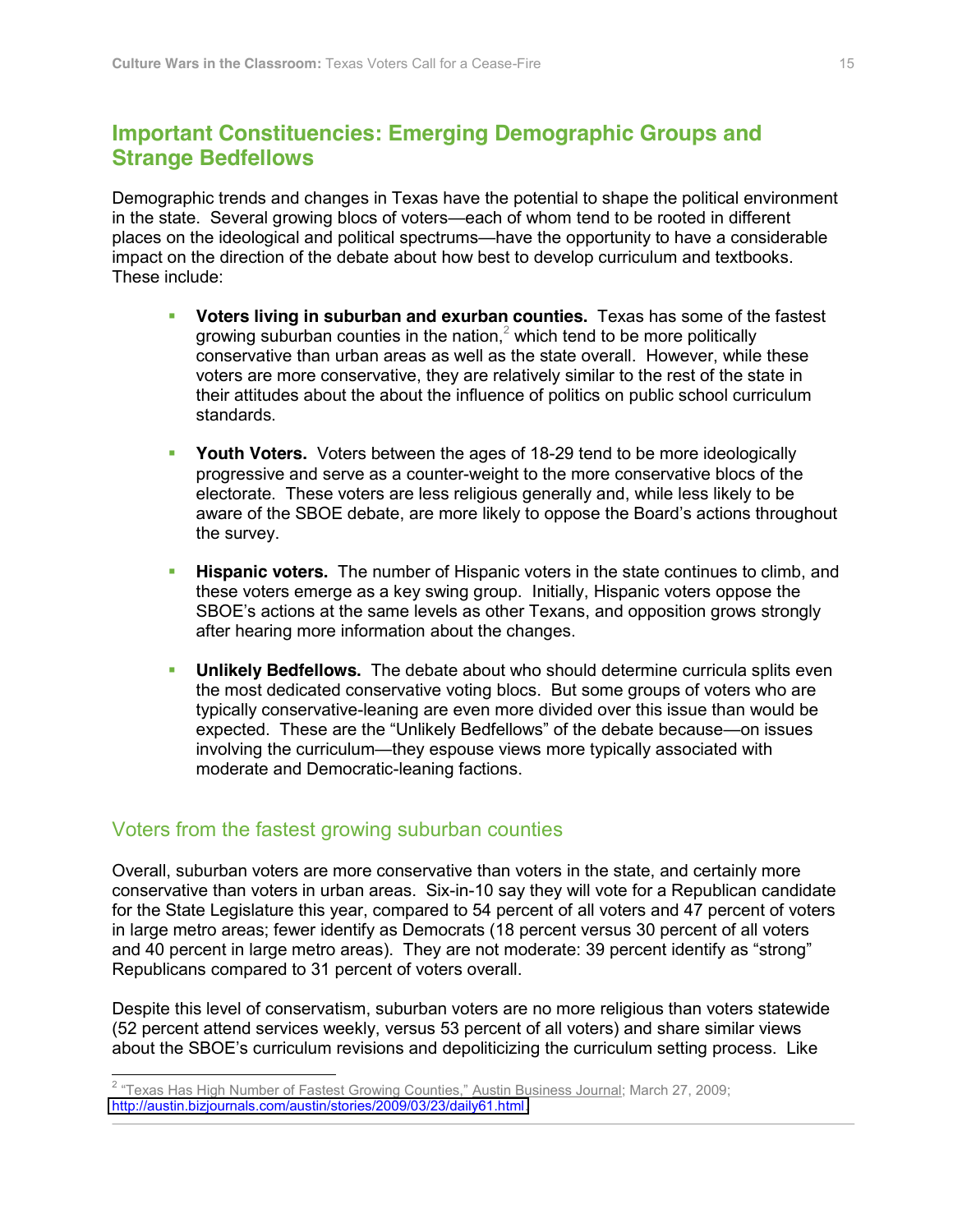Texas voters overall, 49 percent of these suburban voters believe that religion should have a greater influence in schools, but 56 percent oppose the SBOE's process of changing the curriculum after hearing the description.

### Young Voters Ages 18-29

Young voters ages 18-29 are more likely to say religion should have less influence than more influence in schools (31 percent versus 21 percent overall). Eighty-seven percent support teaching comprehensive sex education in schools. Young adults also overwhelmingly support having experts determine curriculum standards rather than an elected state board, even more so than older voters (83 percent prefer experts compared to 72 percent of voters overall).

Some of this support is not surprising given that younger voters, even in Texas, tend to be more ideologically progressive and less religious than older voters. For instance, one-quarter of young voters call themselves "liberal," compared to just 16 percent of voters statewide. And while more than half of voters (53 percent) indicate that they attend church regularly, only 41 percent of young voters are regular churchgoers. In fact, 18 percent of young adults claim no specific faith or religion, compared to just 7 percent of voters over 50.

Despite this ideological and religious divide, younger voters begin more supportive of the SBOE's curriculum revisions than older voters. $3$  Part of this initial support may actually be due to modal differences in the survey design (i.e. web platform) or because young voters are unfamiliar with debate; the precipitous drop in support for the revised curriculum following the description of the SBOE's revision process provides some support for the latter hypothesis. Opposition to the SBOE's revisions grows substantially after the description of the SBOE's process.

#### Hispanic Voters

There is a great deal of contradiction among Hispanic voters in Texas on issues of curricula and religion. In a state dominated by Protestants, Hispanic voters bring a Catholic influence to this debate. Over half of Hispanic voters (56 percent) identify as Catholic, compared to 15 percent of white voters. However, Hispanic voters' faith does not always drive their policy stances and attitudes. Hispanic voters are no more likely to want greater religious influence in public schools (46 percent, compared to 49 percent of voters statewide). And, despite Catholic doctrine opposing birth control, 85 percent of Hispanic voters support comprehensive sex education that includes teaching about condoms and other forms of birth control.

In the debate over the SBOE's curriculum process, Hispanic voters *oppose* the revisions in similar proportions to the overall electorate: 33 percent of Hispanic voters initially oppose the revisions compared to 32 percent of voters overall. Moreover, opposition to the state board's actions grows to 55 percent after hearing information.

 $^3$  Survey mode may have contributed to why few young adults provided a "don't know" response to these questions. Young adults who completed the survey on the phone were more likely to respond with "don't know" than those who completed the survey on the web.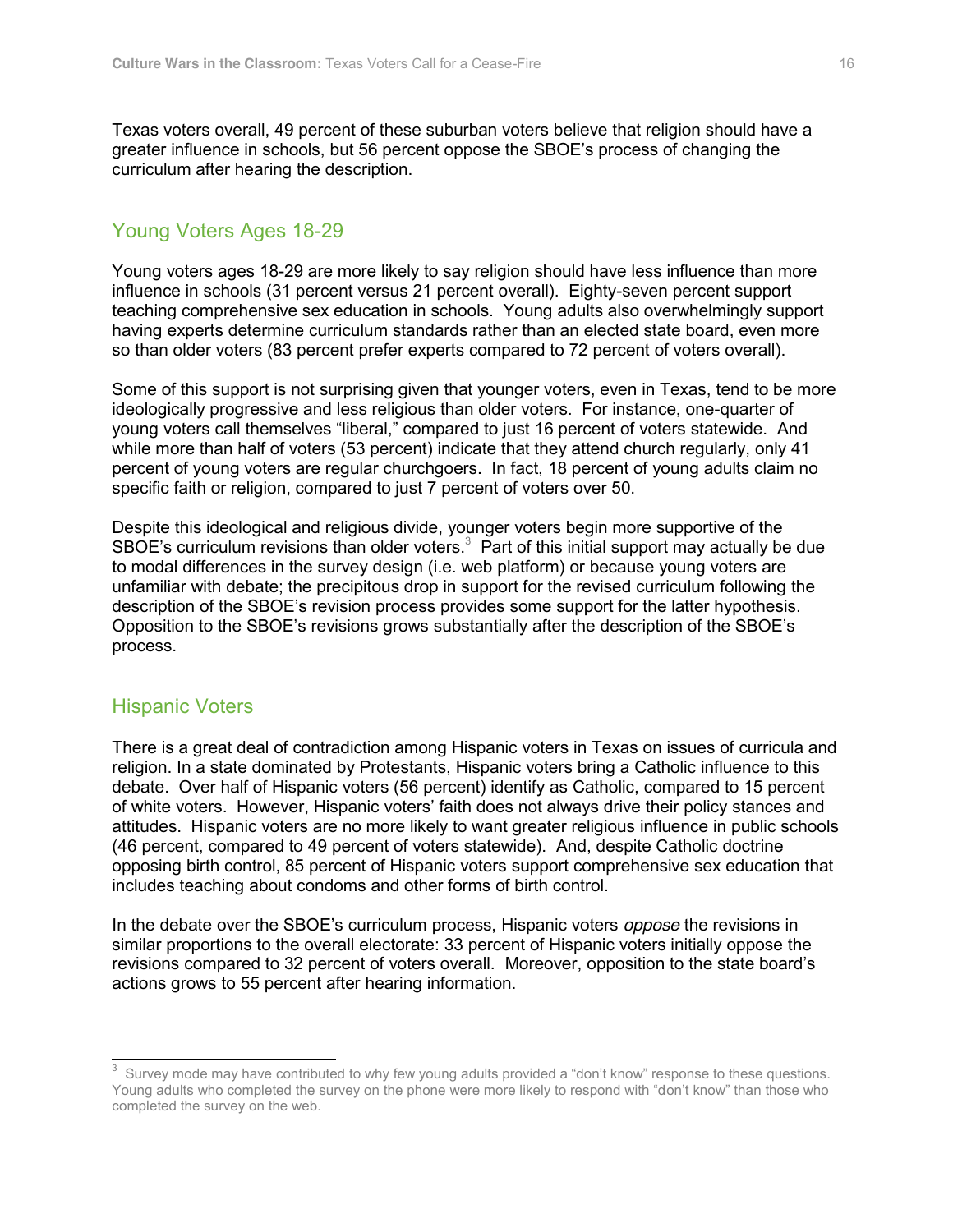**Figure 10:** Emerging Demographic Groups on Key Measures

|                                                                                                                                             | <b>Total</b> | <b>Seven</b><br><b>Fastest</b><br>Growing<br><b>Counties</b> | Youth<br>ages 18-29 | <b>Hispanic</b><br><b>Voters</b> |
|---------------------------------------------------------------------------------------------------------------------------------------------|--------------|--------------------------------------------------------------|---------------------|----------------------------------|
| Would you rather see religion have more influence, the same amount of influence, or less<br>influence on education in Texas public schools? |              |                                                              |                     |                                  |
| More influence                                                                                                                              | 49           | 49                                                           | 35                  | 46                               |
| The same amount of influence                                                                                                                | 26           | 24                                                           | 32                  | 31                               |
| Less influence                                                                                                                              | 21           | 21                                                           | 31                  | 22                               |
| Who should be responsible for curriculum standards/textbook requirements?                                                                   |              |                                                              |                     |                                  |
| Teachers and academic scholars                                                                                                              | 72           | 69                                                           | 83                  | 73                               |
| An elected school board                                                                                                                     | 19           | 20                                                           | 15                  | 23                               |
| <b>Initial Stance on SBOE revisions</b>                                                                                                     |              |                                                              |                     |                                  |
| <b>Total Favor</b>                                                                                                                          | 29           | 26                                                           | 50                  | 36                               |
| <b>Total Oppose</b>                                                                                                                         | 32           | 32                                                           | 40                  | 33                               |
| Don't know/refused                                                                                                                          | 35           | 38                                                           | 9                   | 30                               |
| <b>Stance after description of SBOE revisions</b>                                                                                           |              |                                                              |                     |                                  |
| <b>Total Favor</b>                                                                                                                          | 29           | 30                                                           | 37                  | 37                               |
| <b>Total Oppose</b>                                                                                                                         | 57           | 56                                                           | 61                  | 55                               |
| Don't know/refused                                                                                                                          | 14           | 14                                                           | $\overline{2}$      | 8                                |

#### Unlikely Bedfellows

Opponents of the state board's actions find surprising allies among a number of voters who are traditionally conservative leaning, but who are more opposed to the right's efforts to inject politics into the curriculum process than other conservative blocs. These voters, including younger men, liberal to moderate Republicans, and non-"born again" Christians, are "Unlikely Bedfellows" here as they espouse views typically associated with more moderate and Democratic-leaning factions. These voters tend to support having teachers and experts write the curriculum, and they oppose the SBOE's recent machinations and the resulting curriculum, as the following highlights: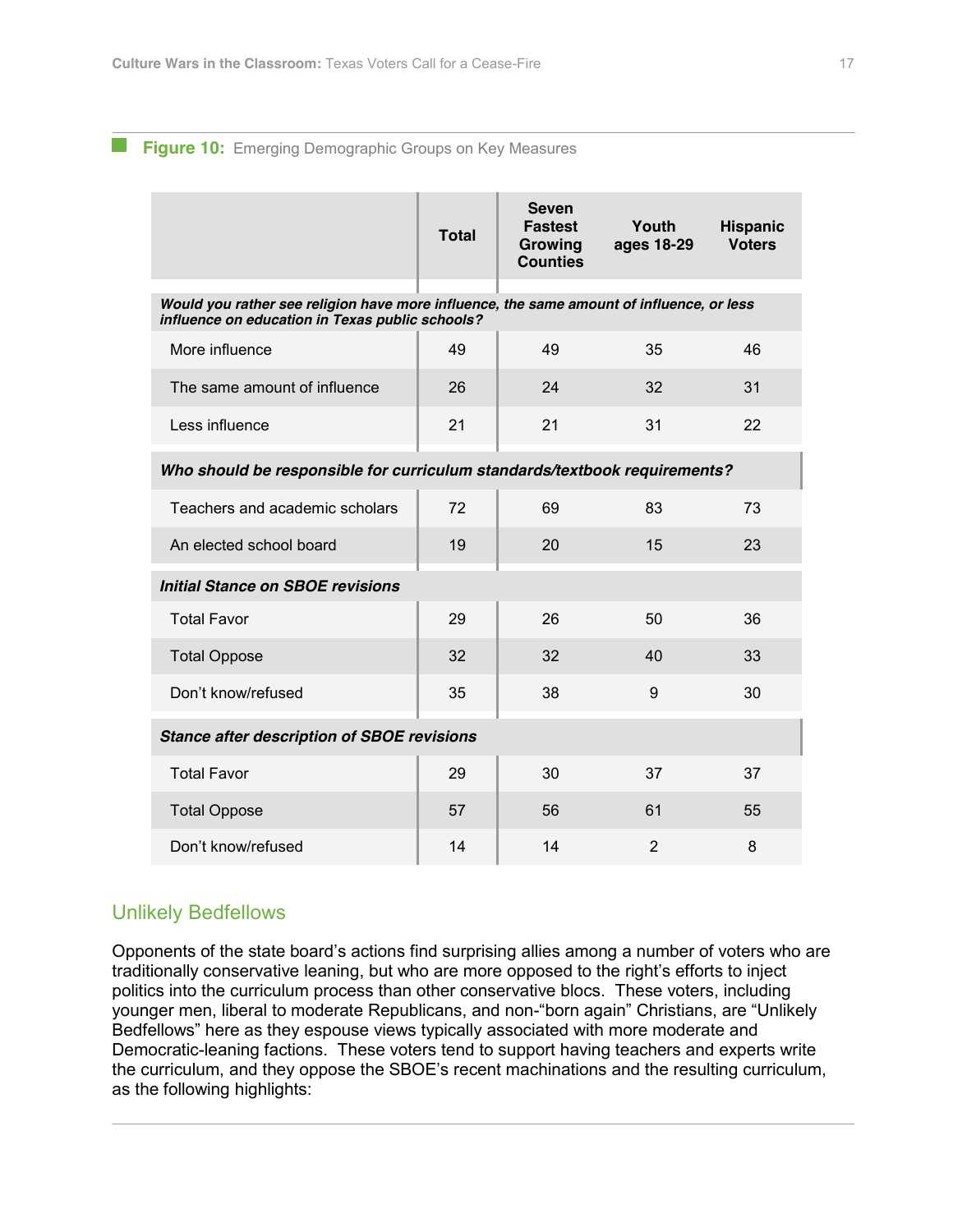#### **Young college-educated men**

- Seventy-nine percent believe teachers and academic scholars should be responsible for the curriculum
- **Thirty-eight percent initially oppose the new curriculum.**
- **After the description, 56 percent oppose the SBOE's revisions.**

#### **Liberal/moderate Republicans**

- Seventy-six percent believe teachers and academic scholars should be responsible for the curriculum
- **Thirty percent initially oppose the new curriculum.**
- **After the description, 59 percent oppose the SBOE's revisions.**

#### **Non-**"Born Again" Christians

- Seventy-six percent believe teachers and academic scholars should be responsible for the curriculum
- **Thirty-six percent initially oppose the new curriculum.**
- **After the description, 62 percent oppose the SBOE's revisions.**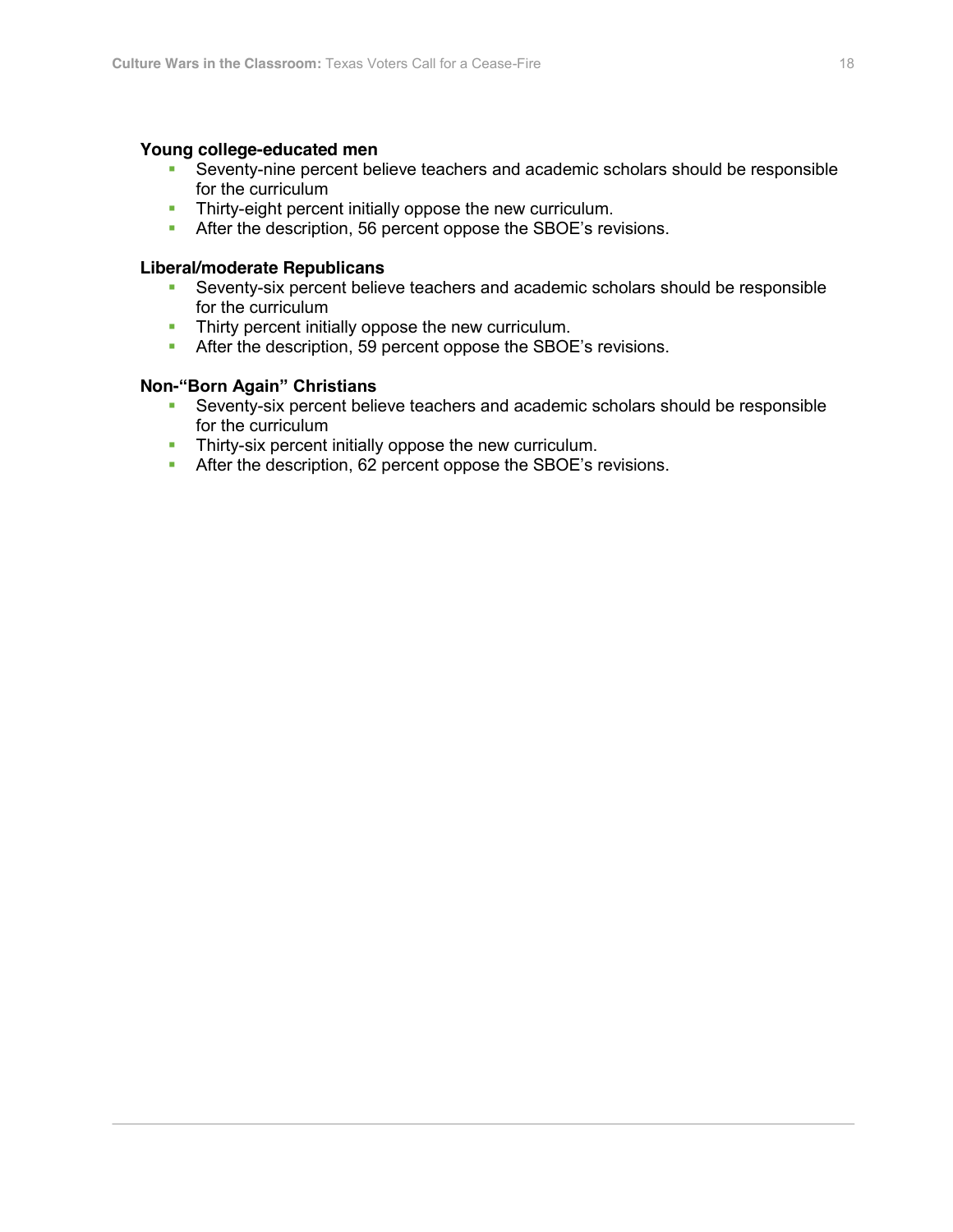# **Key Lessons on Messages and Framing**

The research unambiguously recommends two reinforcing themes for this debate. These themes marshal the belief that experts should be responsible for setting school curricula, as well as pointing to the need for high-quality education that promotes academic and career readiness. The latter theme is also helpful in letting voters know that there is a real cost to Texas' children with the state board's political intrusion.

#### **Primary Theme**

Texans want teachers and scholars, not politicians, to make decisions about the public school curriculum.

#### **Secondary Theme**

Public schools need to focus on providing a high quality education, with standards developed by teachers and experts, to prepare students for college and their future careers.

In addition to the above themes, two specific messages emerge as especially persuasive. As is consistent with the rest of the research, these messages focus on depoliticizing the curriculum process.

**Non-partisan Board Message:** The Texas State Board of Education's process for revising the public school curriculum is too political. School board members are elected and just try to promote their own political agenda. Politics should be kept out of curriculum decisions and requirements should be made by curriculum experts and teachers.

**Experts Message:** The Texas State Board of Education disregarded advice from experts in history, science, sociology, or economics when they removed commonlyaccepted language, facts, and descriptions from the social studies and science requirements initially proposed by teachers. Changes to the public school curriculum should be based on academic scholarship, not the opinions of a few politicians who happen to sit on the state school board.

In the realm of public opinion, we believe that reforming the curriculum process is a winnable fight. Even though our polling showed more people intend to vote for Republicans in legislative races in November, most voters—including some political conservatives and religious voters believe the SBOE has overstepped its bounds. To win it, the debate must be framed around the goal of providing kids with a high quality education and removing politics from curriculum decisions. The strength of these messages and the general public opinion on these issues suggest that state legislators can likely take up the SBOE reform issue without fear of political pitfalls and, perhaps, even use it to their advantage.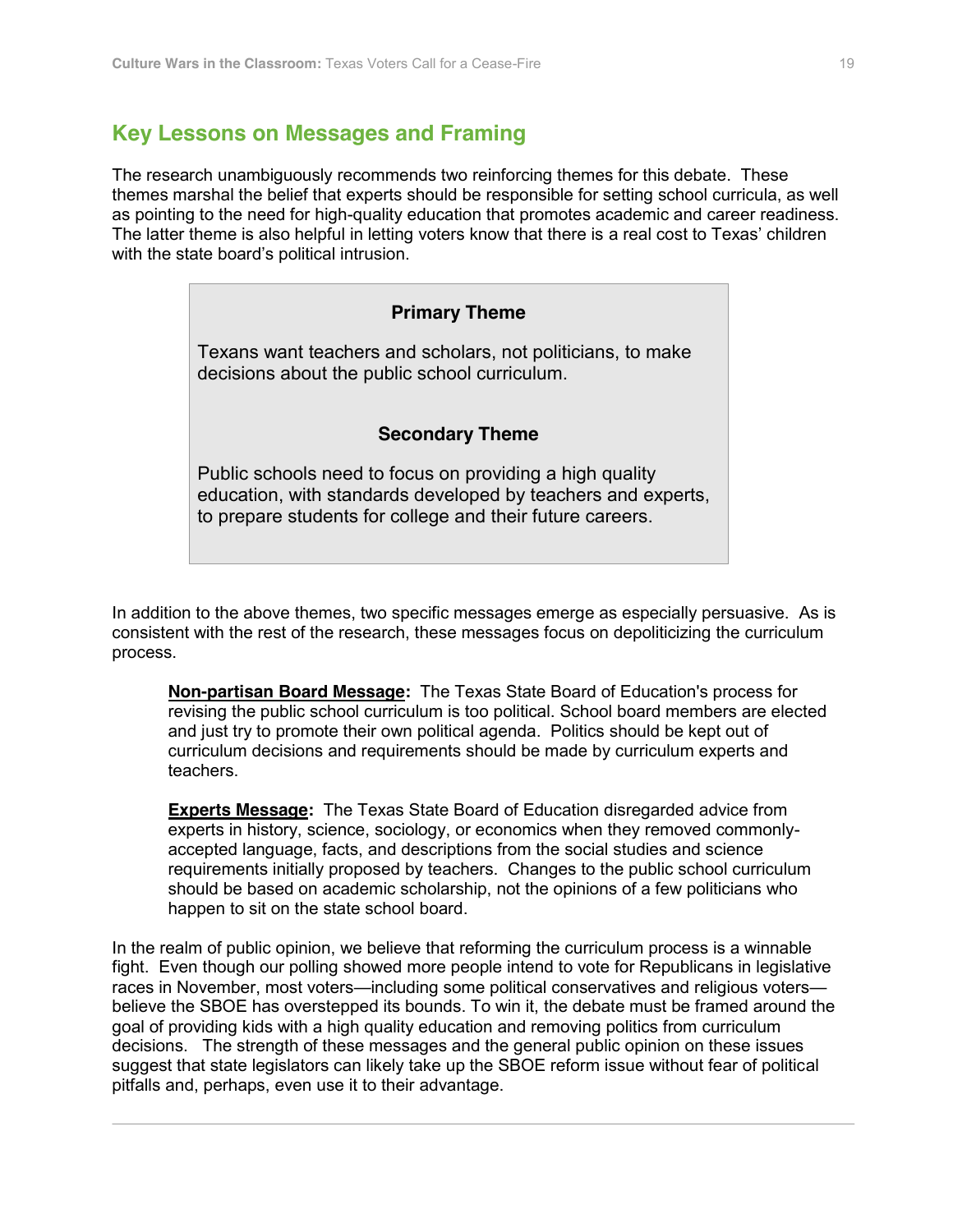# **Appendix: Methodology**

Greenberg Quinlan Rosner designed and administered a statewide survey of 2010 likely voters in Texas with a web oversample of young people and a phone oversample of suburban/exurban voters. The survey reached a total of 972 likely voters in Texas. The survey was conducted May  $4 - 12$ , 2010. The margin of sampling error for the total sample is  $+/- 4.0$  percentage points.

The survey used a multi-modal design to reach a representative sample of likely voters in Texas, with an oversample of the seven fastest-growing suburban counties (on the phone) and an oversample young people conducted online:

- The phone portion of the survey reached 601 likely voters in the state of Texas. Greenberg Quinlan Rosner employs a hybrid voter screen to determine likely voters that is based on vote history from the voter file when available, self-reported vote history when vote history is not available, and stated intention to vote in 2010. Likelihood of voting for each combination of these variables is estimated based on an analysis of data from the last like-election in 2006, and only those voters with a high probability of voting are included in the sample. The vote history tables combine data from the voter file for those respondents who are on the file and uses self-reported vote history for those who are not on the file.
- The oversample of young people was conducted online and used an opt-in web panel. It included 219 young people ages 18-29 who are likely to vote in the 2010 general election. These respondents were randomly selected from a web panel designed to be representative at a state level. Internet surveys use, by necessity, non-probability based sampling methods and these results need to be considered with that limitation in mind.
- $\bullet$ The second oversample was conducted via phone and consisted of 152 suburban/exurban voters. This consisted of the seven fastest-growing counties in the state of Texas (Collin, Comal, Fort Bend, Hays, Montgomery, Rockwall, and Williamson).

The data were weighted by gender, age, education, and region to ensure an accurate reflection of the population. The sample size with these weights applied is 601.